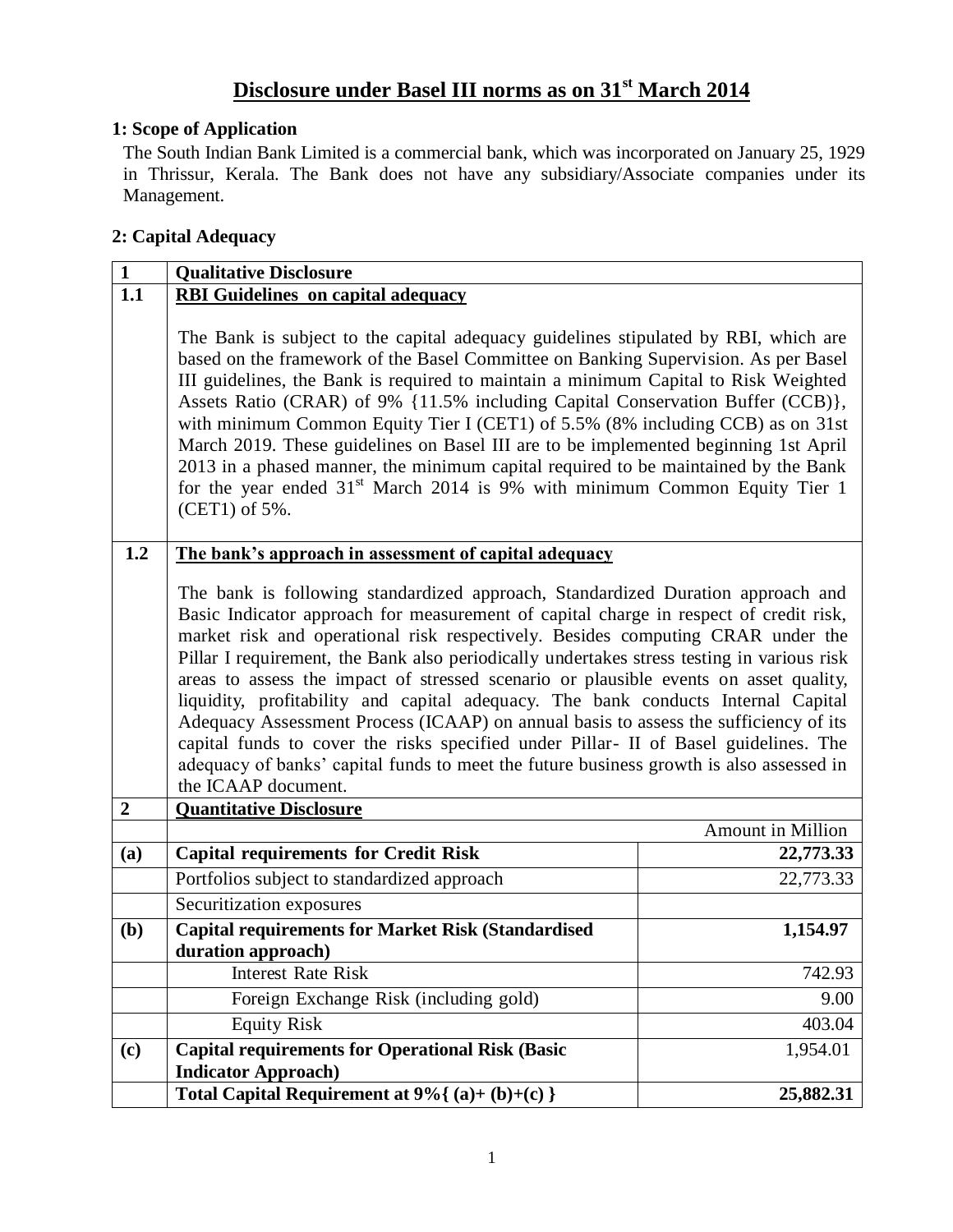| <b>Total Capital Fund</b>           | 35,716.43 |
|-------------------------------------|-----------|
| <b>Common Equity Tier- I CRAR %</b> | $10.79\%$ |
| Tier- I CRAR %                      | 10.79%    |
| Total CRAR %                        | 12.42%    |

#### **Risk Management: Objectives and Organisation Structure**

Risk is an integral part of banking business in an ever dynamic environment, which is undergoing radical changes both on the technology front and product offerings. The main risks faced by the bank are credit risk, market risk and operational risk. The bank aims to achieve an appropriate tradeoff between risk and return to maximize shareholder value. The relevant information on the various categories of risks faced by the bank is given in the ensuing sections. This information is intended to give market participants a better idea on the risk profile and risk management practices of the bank.

The bank has a comprehensive risk management system set up to address various risks and has set up an Integrated Risk Management Department, "IRMD", which is independent of operational departments. Bank has a Risk Management Committee functioning at apex level for formulating, implementing and reviewing bank"s risk management measures pertaining to credit, market and operational risk. Apart from the Risk Management Committee of the Board at apex level, the Bank has a strong Bank-wide risk management structure comprising of Asset Liability Management Committee, Credit Risk Management Committee, Market Risk Management Committee and Operational Risk Management Committee at senior management level, operational risk management specialists in all Regional Offices and dedicated mid office at Treasury Department/International Banking Division at operational level. The structure and organization of Risk Management functions of the bank is as follows:

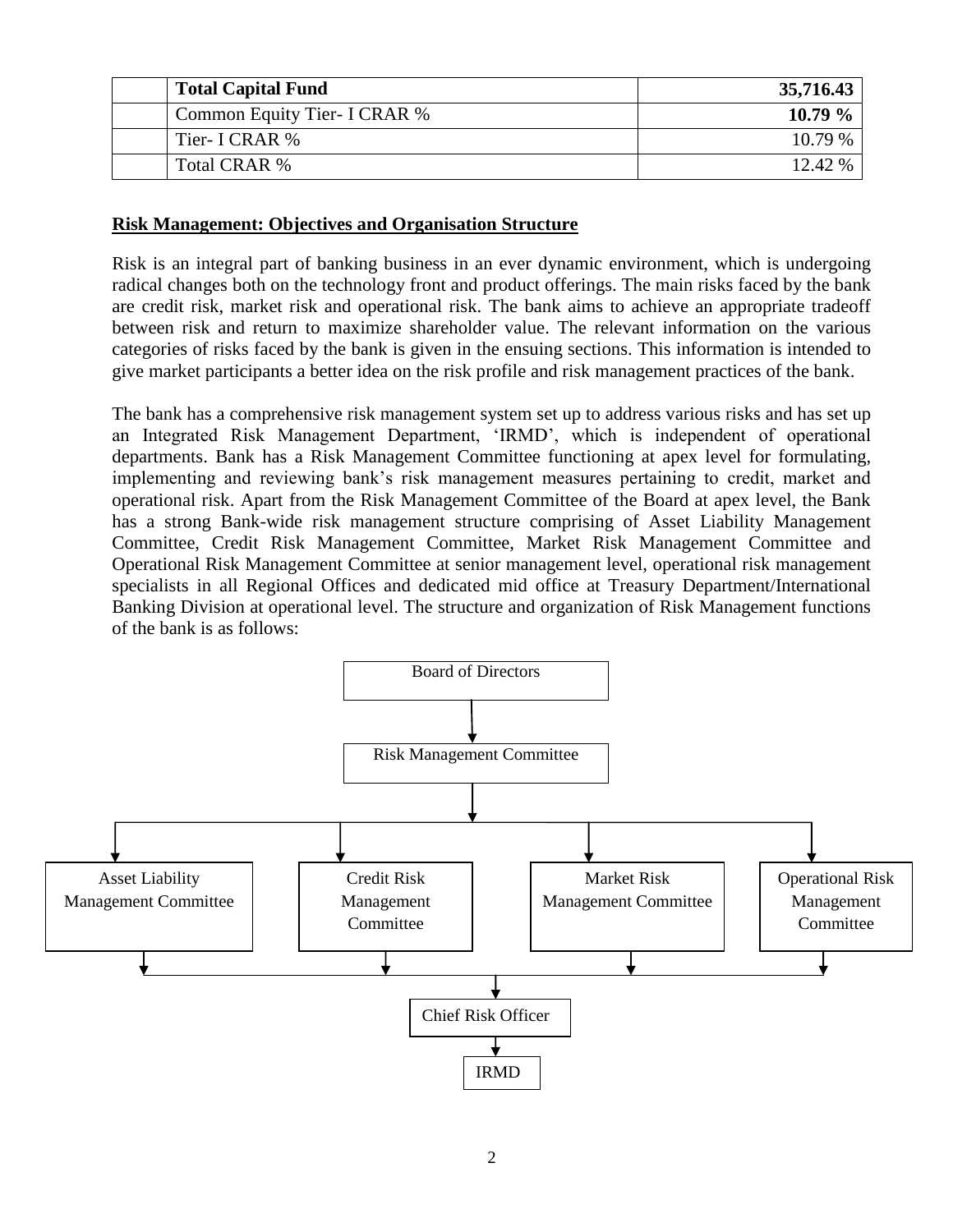### **3: Credit Risk: General Disclosures**

### **1. Qualitative Disclosure**

Definition of impaired credit and past dues considered by bank for accounting purposes

The guidelines as laid down by RBI Master Circular No. DBOD.No.BP.BC.8/21.04.048/2013- 14 dated July 1, 2013, on Asset classification, Income Recognition and Provisioning to Advances portfolio are followed while classifying Non-performing Assets (NPAs). The guidelines are as under:

- a) An asset, including a leased asset, becomes non-performing when it ceases to generate income for the bank.
- b) A non performing asset (NPA) is a loan or an advance where;
	- i) interest and / or installment of principal remains overdue for a period of more than 90 days in respect of a term loan,
	- ii) the account remains 'out of order', in respect of an Overdraft / Cash Credit (OD/ CC), (out of order - An account is treated as 'out of order' if the outstanding balance remains continuously in excess of the sanctioned limit/drawing power. In cases where the outstanding balance in the principal operating account is less than the sanctioned limit / drawing power, but there are no credits continuously for 90 days as on the date of Balance Sheet or credits are not enough to cover the interest debited during the same period, these accounts are treated as 'out of order".)
	- iii)the bill remains overdue for a period of more than 90 days in the case of bills Purchased and discounted, (overdue - Any amount due to the bank under any credit facility is "overdue" if it is not paid on the due date fixed by the bank.)
	- iv)The installment of principal or interest thereon remains overdue for two crop seasons for short duration crops, (overdue - Any amount due to the bank under any credit facility is "overdue" if it is not paid on the due date fixed by the bank.)
	- v) The installment of principal or interest thereon remains overdue for one crop season for long duration crops, (overdue - Any amount due to the bank under any credit facility is "overdue" if it is not paid on the due date fixed by the bank.)
	- vi)The amount of liquidity facility remains outstanding for more than 90 days, in respect of a securitization transaction undertaken in terms of RBI guidelines on Securitization dated February 1, 2006.
	- vii) In respect of derivative transactions, the overdue receivables representing positive Markto-market value of a derivative contract, if these remain unpaid for a period of 90 days from the specified due date for payment.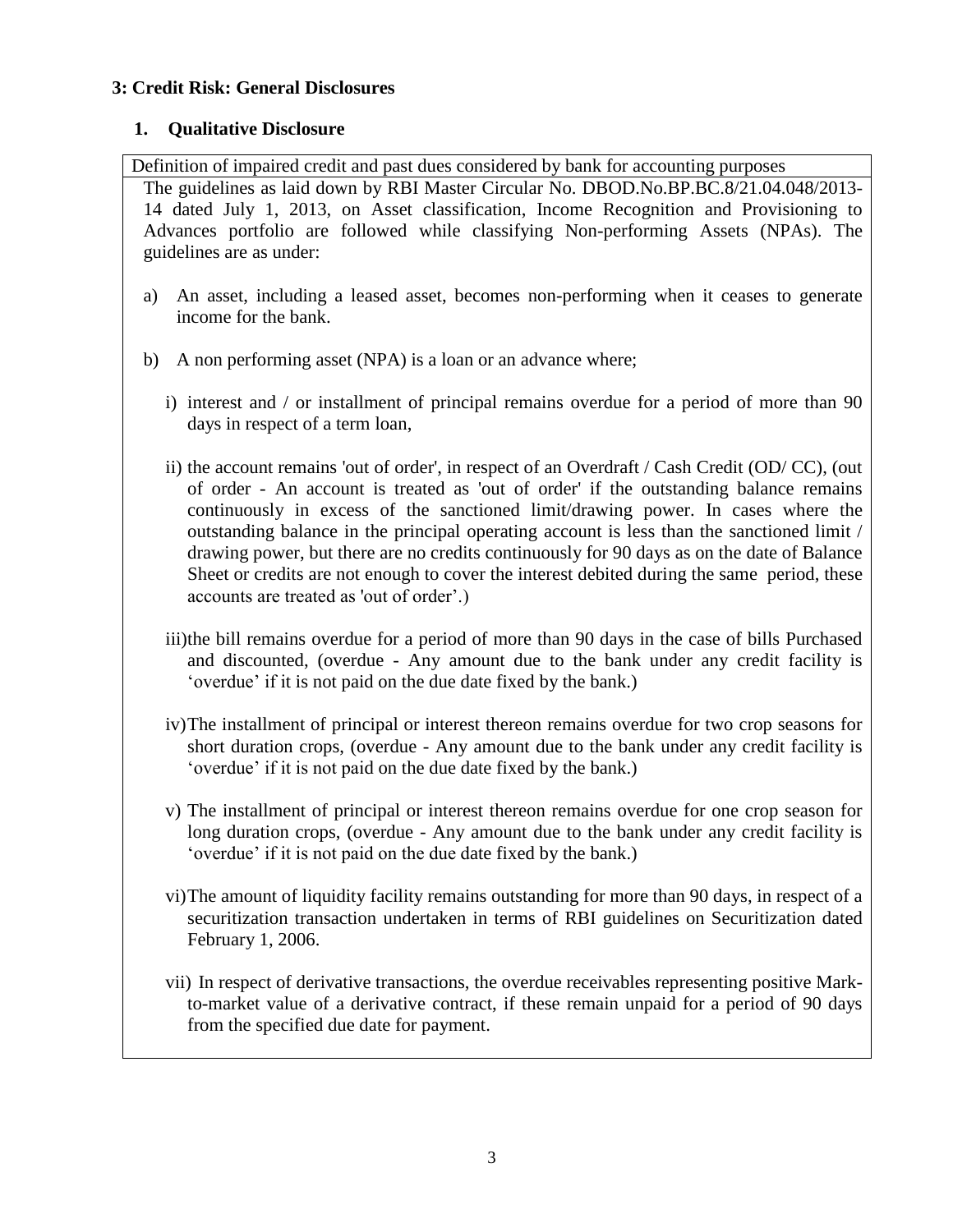### **Credit risk management practices of our Bank**

The bank has a comprehensive credit risk management policy which deals with identification, assessment, measurement and mitigation of credit risk. The policy has defined credit risk as the possibility of losses associated with the diminution in the credit quality of the borrower or the counter party or the failure on its part to meet its obligations in accordance with the agreed terms. The Credit Risk Management Committee, an executive level committee is entrusted with the task of overseeing various risk management measures envisaged in the policy. The Credit Risk Management Committee also deals with issues relating to credit risk management policy and procedures and analyse, manage and control credit risk on a bank wide basis. Credit risk management policy primarily addresses the credit risk inherent in advances. The principal aspects covered under this policy include credit risk rating, credit risk monitoring, credit risk mitigation and country risk management.

The major specific credit risk management measures followed by bank, as listed out in the credit risk management policy are given in following points.

- The credit/country risk associated with exposures, like inter-bank deposits and export bill discounting, to different countries are consolidated regularly and monitored by the Board.
- Bank uses a robust risk rating framework for evaluating credit risk of the borrowers. The bank uses segment-specific rating models that are aligned to target segment of the borrowers.
- Risks on various counter-parties such as corporates, banks, are monitored through counterparty exposure limits, also governed by country risk exposure limits in case of international transactions.
- The bank manages risk at the portfolio level too, with portfolio level prudential exposure limits to mitigate concentration risk.

### **2. Quantitative Disclosure**

| a)    | Gross Credit Risk Exposures as on 31 <sup>st</sup> March 2014 |                          |  |
|-------|---------------------------------------------------------------|--------------------------|--|
|       |                                                               | <b>Amount in Million</b> |  |
|       | <b>Category</b>                                               | <b>Exposure</b>          |  |
|       | Fund Based                                                    | 3,62,298.56              |  |
|       | Non Fund Based $^2$                                           | 1,91,265.50              |  |
| Total |                                                               | 5,53,564.06              |  |

**Note :**

1. Fund based credit exposure excludes Cash in hand, Balance with RBI, SLR investments, shares, deposits placed NABARD, SIDBI & NHB, Fixed and Other assets.

2. Non-fund based exposure includes outstanding Letter of Credit, Acceptances, Bank Guarantee exposures and Forward Contracts at notional amount.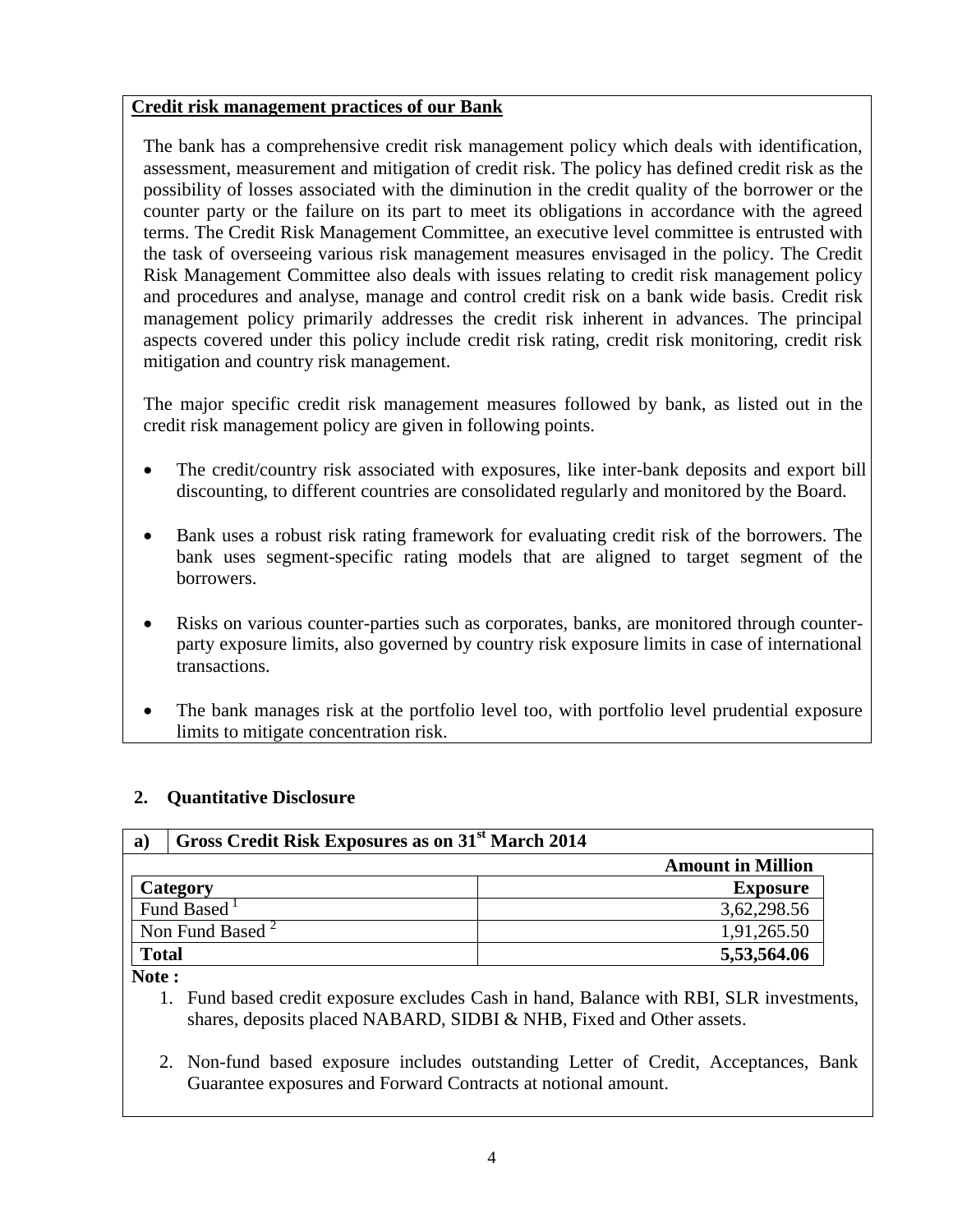| Geographic Distribution of Credit Risk Exposure as on 31 <sup>st</sup> March 2014<br>$\mathbf{b}$ |                                                                                          |                                |                          |                                  |  |
|---------------------------------------------------------------------------------------------------|------------------------------------------------------------------------------------------|--------------------------------|--------------------------|----------------------------------|--|
|                                                                                                   | <b>Particulars</b>                                                                       |                                | <b>Amount in Million</b> |                                  |  |
| Domestic                                                                                          |                                                                                          |                                | 5,53,564.06              |                                  |  |
| Overseas                                                                                          |                                                                                          |                                |                          | Nil                              |  |
|                                                                                                   | <b>Total</b>                                                                             |                                | 5,53,564.06              |                                  |  |
|                                                                                                   | Industry-Wise Distribution of gross advances and NPAs as on 31 <sup>st</sup> March, 2014 |                                |                          |                                  |  |
| $\mathbf{c}$                                                                                      |                                                                                          |                                |                          |                                  |  |
|                                                                                                   |                                                                                          |                                |                          | <b>Amount in Million</b>         |  |
|                                                                                                   | <b>Industry Name</b>                                                                     | <b>Gross</b><br><b>Advance</b> | <b>GNPA</b>              | <b>Standard</b><br><b>Assets</b> |  |
|                                                                                                   | Mining and Quarrying                                                                     | 485.92                         | 0.00                     | 485.92                           |  |
| <b>Food Processing</b>                                                                            |                                                                                          | 8,258.07                       | 76.85                    | 8,181.22                         |  |
| Tobacco                                                                                           | Beverages (Excluding Tea & Coffee)and                                                    | 427.88                         | 9.72                     | 418.16                           |  |
| Textiles                                                                                          |                                                                                          | 11,761.25                      | 376.75                   | 11,384.50                        |  |
| Leather and Leather products                                                                      |                                                                                          | 1,053.87                       | 0.04                     | 1,053.83                         |  |
| Wood and Wood Products                                                                            |                                                                                          | 1,016.40                       | 63.70                    | 952.69                           |  |
|                                                                                                   | Paper and Paper Products                                                                 | 2,064.25                       | 34.21                    | 2,030.04                         |  |
|                                                                                                   | Petroleum(non-infra), Coal Products(non-<br>mining) and Nuclear Fuels                    | 2,085.48                       | 150.12                   | 1,935.36                         |  |
| Paints, etc)                                                                                      | Chemicals and Chemical Products(Dyes,                                                    | 3,332.80                       | 80.34                    | 3,252.46                         |  |
| Rubber, Plastic and their Products                                                                |                                                                                          | 7,747.25                       | 3.05                     | 7,744.19                         |  |
| Glass and Glassware                                                                               |                                                                                          | 36.12                          | 0.02                     | 36.10                            |  |
| <b>Cement and Cement Products</b>                                                                 |                                                                                          | 4,107.86                       | 2.62                     | 4,105.24                         |  |
| <b>Basic Metal and Metal products</b>                                                             |                                                                                          | 17,967.55                      | 409.31                   | 17,558.25                        |  |
| All Engineering                                                                                   |                                                                                          | 3,211.56                       | 18.49                    | 3,193.07                         |  |
| Vehicles, Vehicle Parts and Transport<br>Equipments                                               |                                                                                          | 4,857.30                       | 1.39                     | 4,855.91                         |  |
| Gems and Jewellery                                                                                |                                                                                          | 7,395.43                       | 505.58                   | 6,889.85                         |  |
| Construction                                                                                      |                                                                                          | 8,607.35                       | 82.57                    | 8,524.78                         |  |
| Infrastructure                                                                                    |                                                                                          | 55,961.03                      | 933.39                   | 55,027.64                        |  |
| Other Industries                                                                                  |                                                                                          | 5,939.45                       | 70.55                    | 5,868.90                         |  |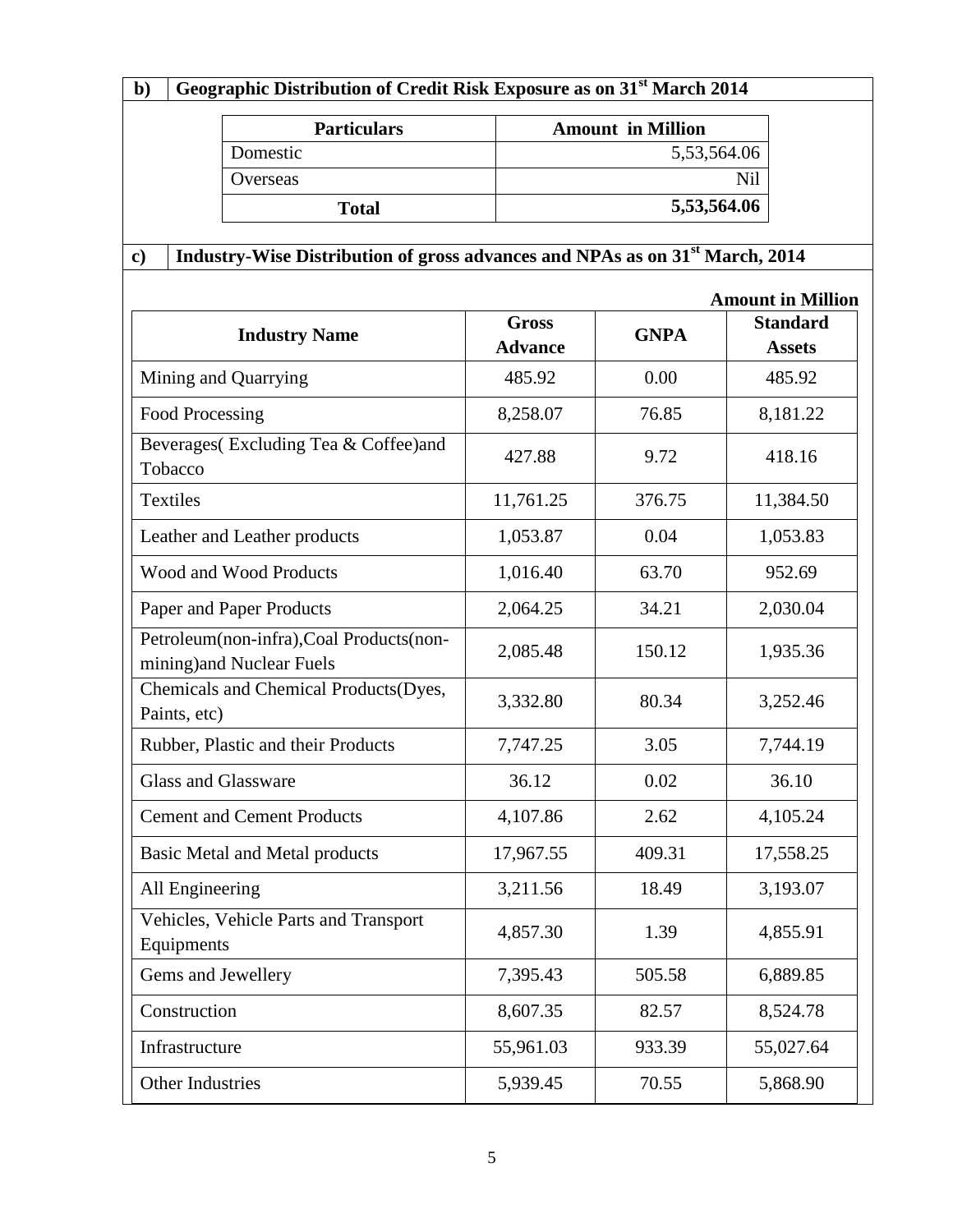| d)<br><b>Residual Contractual Maturity breakdown of Assets</b>                                                                                                                                                                                                                                         |                          |                                               |                                                                                 |                    |                 |                               |                               |
|--------------------------------------------------------------------------------------------------------------------------------------------------------------------------------------------------------------------------------------------------------------------------------------------------------|--------------------------|-----------------------------------------------|---------------------------------------------------------------------------------|--------------------|-----------------|-------------------------------|-------------------------------|
|                                                                                                                                                                                                                                                                                                        |                          |                                               |                                                                                 |                    |                 |                               | <b>Amount in Million</b>      |
|                                                                                                                                                                                                                                                                                                        | <b>Time Period</b>       | <b>Cash and</b><br><b>Balance</b><br>with RBI | <b>Balance</b><br>with other<br>banks &<br>money at<br>call and<br>short notice | <b>Investments</b> | <b>Advances</b> | <b>Fixed</b><br><b>Assets</b> | <b>Other</b><br><b>Assets</b> |
|                                                                                                                                                                                                                                                                                                        | <b>Next Day</b>          | 7,972.07                                      | 931.68                                                                          | 990.33             | 11,619.46       | 0.00                          | 30.60                         |
| $2-7$ days                                                                                                                                                                                                                                                                                             |                          | 168.83                                        | 1,236.72                                                                        | (423.11)           | 3,350.68        | 0.00                          | 40.80                         |
|                                                                                                                                                                                                                                                                                                        | 8-14 days                | 229.41                                        | 622.54                                                                          | 707.98             | 3,889.44        | 0.00                          | 71.41                         |
|                                                                                                                                                                                                                                                                                                        | 15-28 days               | 297.16                                        | 1914.60                                                                         | 1,087.02           | 10,065.65       | 0.00                          | 183.62                        |
| months                                                                                                                                                                                                                                                                                                 | 29 days - 3              | 1,800.61                                      | 5,299.47                                                                        | 7,859.99           | 49,989.67       | 0.00                          | 510.06                        |
| months                                                                                                                                                                                                                                                                                                 | <b>Over 3 - 6</b>        | 1,710.97                                      | 14.19                                                                           | 2,627.71           | 43,932.32       | 0.00                          | 244.83                        |
| months                                                                                                                                                                                                                                                                                                 | <b>Over 6 - 12</b>       | 1,973.50                                      | 152.00                                                                          | 7,452.86           | 1,06,319.60     | 0.00                          | 265.23                        |
| year                                                                                                                                                                                                                                                                                                   | <b>Over 1 - 3</b>        | 4,915.75                                      | 0.00                                                                            | 27,127.97          | 52,769.82       | 0.00                          | 1,387.35                      |
| year                                                                                                                                                                                                                                                                                                   | <b>Over 3 - 5</b>        | 653.78                                        | 0.00                                                                            | 22,174.05          | 32,581.18       | 0.00                          | 448.85                        |
|                                                                                                                                                                                                                                                                                                        | Over 5 years             | 2,286.00                                      | 0.00                                                                            | 73,912.96          | 47,780.74       | 4,122.00                      | 4,559.31                      |
| <b>Total</b><br>22,008.08<br>10,171.20<br>1,43,517.76<br>3,62,298.56<br>4,122.00                                                                                                                                                                                                                       |                          |                                               |                                                                                 | 7,742.06           |                 |                               |                               |
| The composition of Gross NPAs and NPIs, Net NPAs, NPA ratios and provision for<br>$\mathbf{e}$<br>GNPAs and GNPIs as on 31 <sup>st</sup> March 2014 and movement of gross NPAs and<br>provisions during the quarter ended 31 <sup>st</sup> March 2014 are given in following table.<br>(Rs in Million) |                          |                                               |                                                                                 |                    |                 |                               |                               |
| 1.                                                                                                                                                                                                                                                                                                     |                          | <b>Amount of Gross NPAs</b>                   |                                                                                 |                    |                 |                               | 4,326.22                      |
|                                                                                                                                                                                                                                                                                                        | Substandard<br>$\bullet$ |                                               |                                                                                 |                    |                 |                               | 1,798.08                      |
|                                                                                                                                                                                                                                                                                                        | Doubtful-I<br>$\bullet$  |                                               |                                                                                 |                    |                 |                               | 1,963.07                      |
|                                                                                                                                                                                                                                                                                                        | Doubtful-2<br>$\bullet$  |                                               |                                                                                 |                    |                 |                               | 54.95                         |
|                                                                                                                                                                                                                                                                                                        | $\bullet$                | Doubtful-3                                    |                                                                                 |                    |                 |                               | 28.27                         |
| 2.                                                                                                                                                                                                                                                                                                     | $\bullet$<br>Net NPA     | Loss                                          |                                                                                 |                    |                 |                               | 481.85<br>2,816.75            |
|                                                                                                                                                                                                                                                                                                        |                          |                                               |                                                                                 |                    |                 |                               |                               |
| 3.                                                                                                                                                                                                                                                                                                     | NPA ratios<br>$\bullet$  | Gross NPA to Gross Advance:                   |                                                                                 |                    |                 |                               | 1.19 %                        |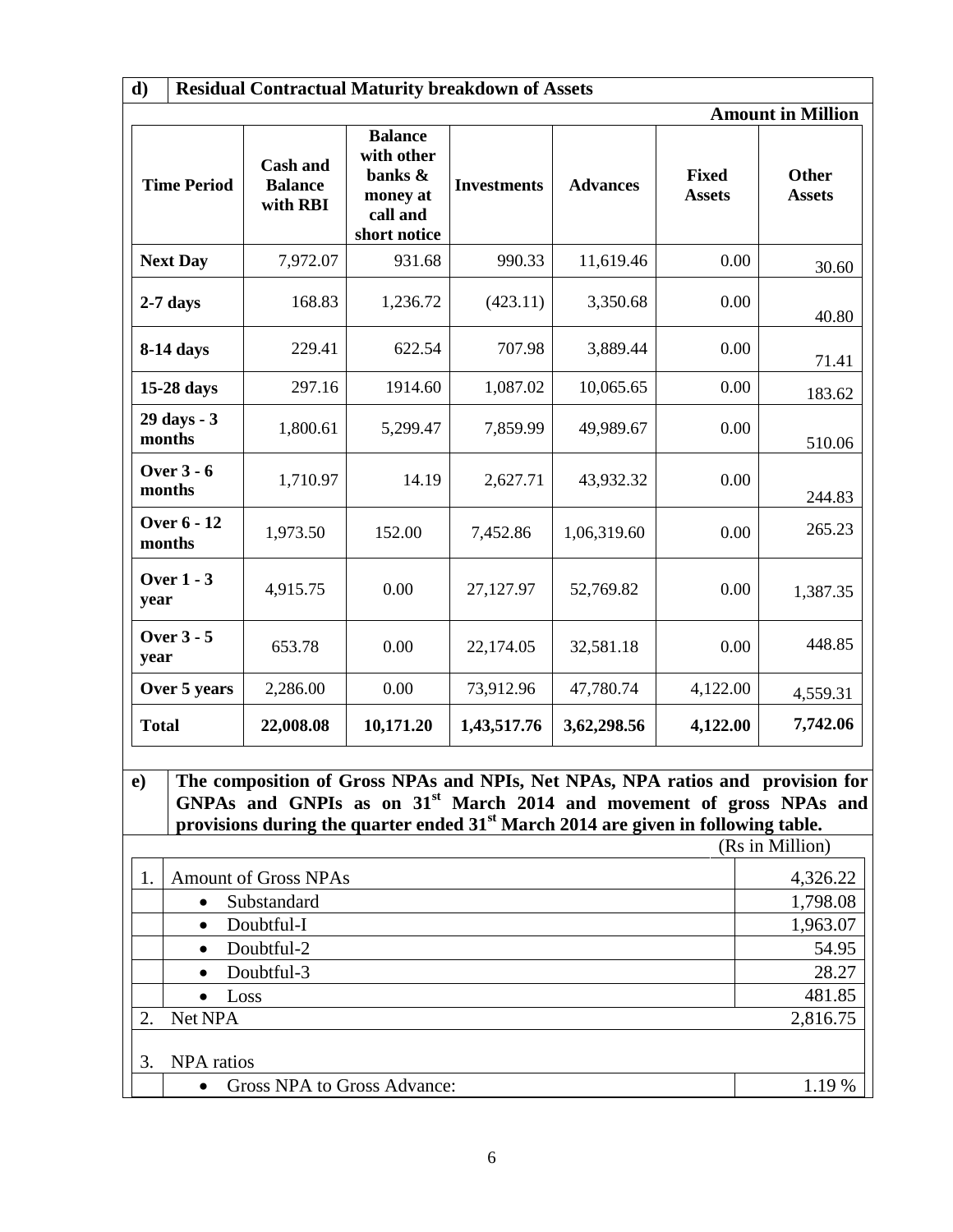|    | Net NPA to Net Advance:                                                     | 0.78%    |
|----|-----------------------------------------------------------------------------|----------|
| 4. | Movement of N PA (Gross)                                                    |          |
|    | <b>Opening Gross NPA</b>                                                    | 4,338.74 |
|    | <b>Additions to Gross NPA</b>                                               | 6,284.24 |
|    | <b>Reductions to Gross NPA</b>                                              | 6,296.76 |
|    | Closing Balance of Gross NPA                                                | 4,326.22 |
| 5. | Movement of N PA Provisions                                                 |          |
|    | Opening balance of NPA Provisions held                                      | 1,642.18 |
|    | Provisions made during the period<br>$\bullet$                              | 2,107.49 |
|    | Deductions during the period                                                | 2,457.00 |
|    | Closing Balance of NPA Provisions<br>$\bullet$                              | 1,292.67 |
| 6. | Amount of Non Performing Investments (Gross)                                | 362.94   |
| 7. | Amount of Provisions held NP Investments                                    | 128.45   |
| 8. | Movement of Provisions for Depreciation on Investments                      |          |
|    | Opening Balance of Provisions for Depreciation<br>$\bullet$                 | 356.00   |
|    | Provisions made during the period<br>$\bullet$                              | 52.46    |
|    | Write-offs / Write-back of excess provisions during the period<br>$\bullet$ | 337.12   |
|    | Closing Balance of Provisions for Depreciation                              | 71.34    |

### **4: Credit Risk: Disclosure for Portfolios under Standardized Approach**

### **1. Qualitative Disclosure**

#### **a. Names of credit rating agencies used**

Bank has approved all the six External Credit Rating Agencies accredited by RBI for the purpose of credit risk rating of domestic borrowal accounts that forms the basis for determining risk weights under Standardized Approach. External Credit Rating Agencies approved are:

- 1. CRISIL
- 2. CARE
- 3. India Ratings and Research Private Limited (Formerly FITCH INDIA)
- 4. ICRA
- 5. Brickwork Ratings India Pvt. Ltd (BRICKWORK)
- 6. SMERA Ratings Ltd

The Bank computes risk weight on the basis of external rating assigned, both Long Term and Short Term, for the facilities availed by the borrower. The external ratings assigned are generally facility specific. The Bank follows below mentioned procedures as laid down in the Basel II guidelines for use of external ratings:

- $\triangleright$  The external rating assigned by an agency is considered only if it fully takes into account the credit exposure of the bank.
- $\triangleright$  If an issuer has a long- term exposure with an external long term rating that warrants a risk weight of 150 percent, all unrated claims on the same counter-party, whether short term or long-term, should also receive a 150 percent risk weight, unless the bank uses recognized credit risk mitigation techniques for such claims.
- $\triangleright$  If an issuer has a short-term exposure with an external short term rating that warrants a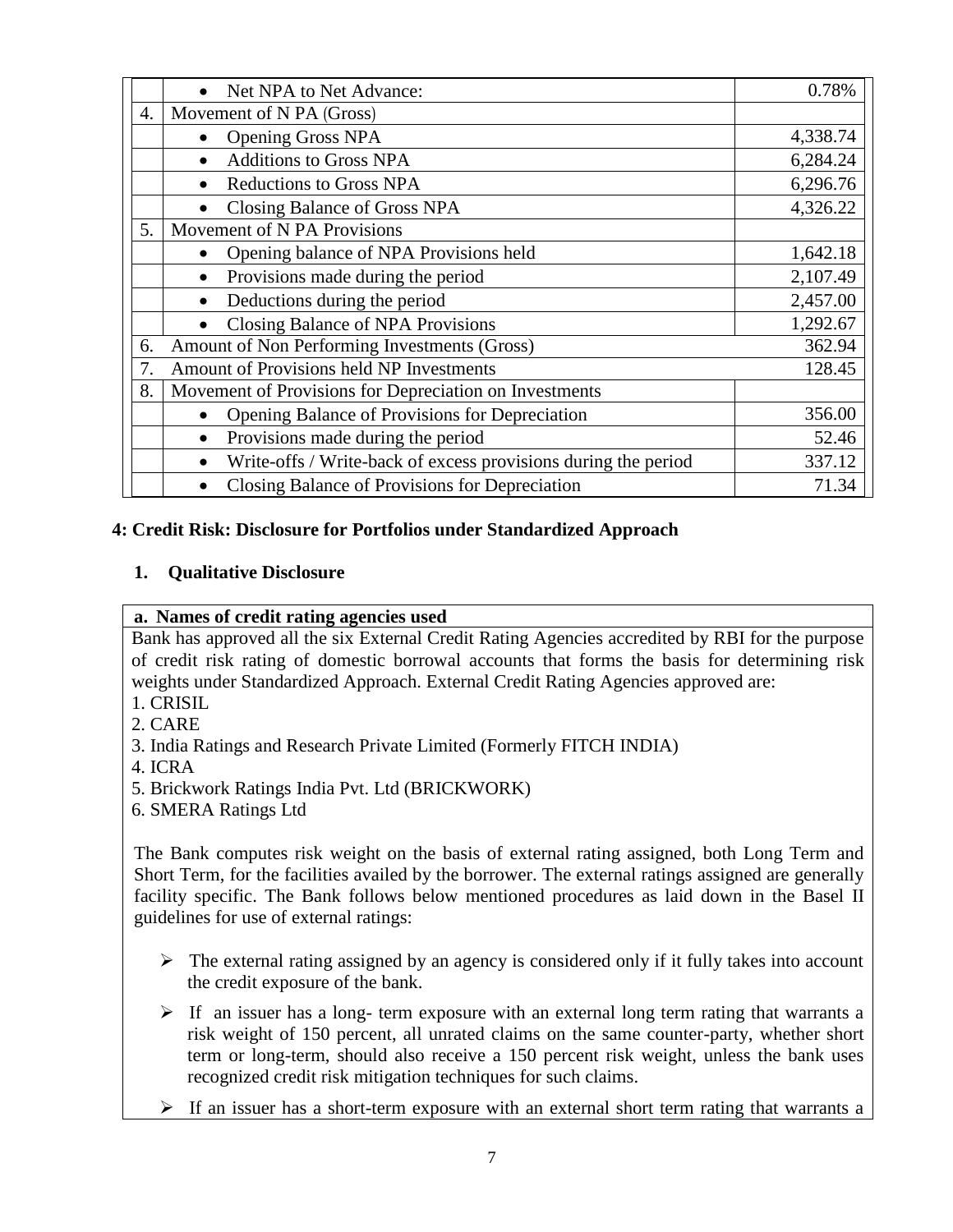risk weight of 150 per cent, all unrated claims on the same counter-party, whether longterm or short-term, should also receive a 150 per cent risk weight, unless the bank uses recognized credit risk mitigation techniques for such claims.

 $\triangleright$  The unrated short term claim of counterparty will attract a risk weight of at least one level higher than the risk weight applicable to the rated short term claim on that counter-party. If a short-term rated facility to counterparty attracts a 20 per cent or a 50 per cent risk weight, unrated short-term claims to the same counter-party cannot attract a risk weight lower than 30 per cent or 100 per cent respectively.

### **b. Process used to transfer public issue ratings onto comparable assets in the banking book**

- (i) In circumstances where the borrower has a specific assessment for an issued debt but the bank's claim is not an investment in this particular debt - the rating applicable to the specific debt (where the rating maps into a risk weight lower than that which applies to an unrated claim) may be applied to the bank's unassessed claim only if this claim ranks pari passu or senior to the specific rated debt in all respects and the maturity of the unassessed claim is not later than the maturity of the rated claim, except where the rated claim is a short term obligation. If not, the rating applicable to the specific debt cannot be used and the unassessed claim will receive the risk weight for unrated claims.
- (ii) If either the issuer or single issue has been assigned a rating which maps into a risk weight equal to or higher than that which applies to unrated claims, a claim on the same counterparty, which is unrated by any chosen credit rating agency, will be assigned the same risk weight as is applicable to the rated exposure, if this claim ranks pari-passu or junior to the rated exposure in all respects.

### **2. Quantitative Disclosures**

Amount of exposure (after risk mitigation) outstanding as on  $31<sup>st</sup>$  March 2014 under major three risk buckets

| <b>Description of risk bucket</b> | <b>Rs</b> in Million |
|-----------------------------------|----------------------|
| Below 100% Risk Weight            | 2,98,040.06          |
| Risk Weight at 100%               | 1,65,444.28          |
| More than 100% Risk Weight        | 13,891.27            |
| Deducted if any                   | Nil                  |

*(Amount of exposures includes cash in hand, balance with RBI, investments, loans and advances, Fixed and other assets, off balance sheet items and forward contracts)*

### **5: Credit Risk Mitigation: Disclosures for Standardised Approaches**

### **1. Qualitative Disclosure**

### **a. Policies and processes for collateral valuation and management**

Bank has put in place a comprehensive policy on Credit Risk Mitigants and Collaterals for recognizing the eligible collaterals and guarantors for netting the exposures and reducing the credit risk of obligors. Basic procedures and descriptions of controls as well as types of standard/acceptable collaterals, guarantees necessary in granting credit, evaluation methods for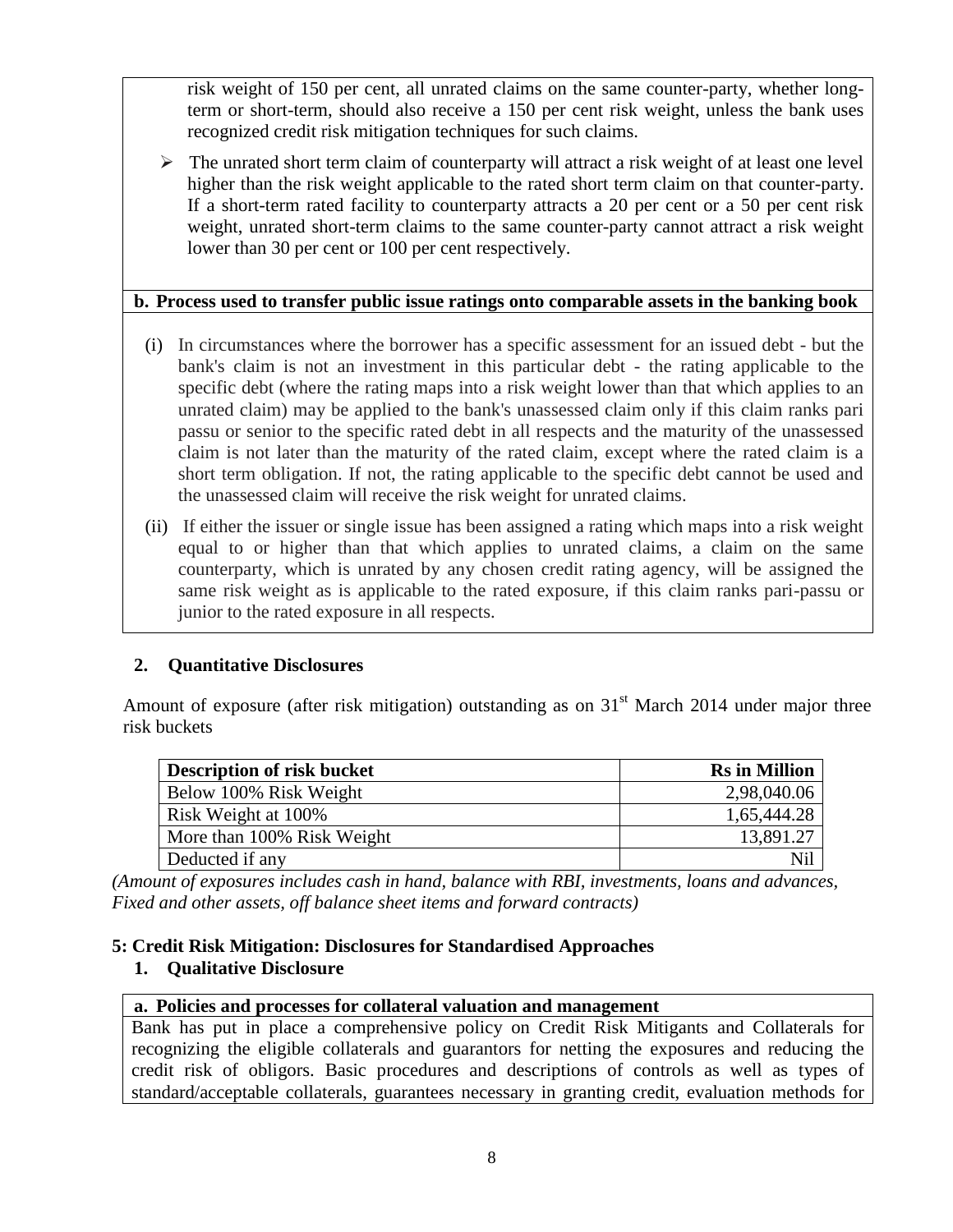different types of credit and collateral, applicable "haircuts" to collateral, frequency of revaluation and release of collateral are stipulated in the bank"s credit policy, policy on collateral management and credit risk mitigant policy. The bank uses net exposure for capital calculations after taking cognizance of eligible financial collaterals. All collaterals and guarantees are recorded and the details are linked to individual accounts.

### **Collateral valuation**

As stipulated by the RBI guidelines, the Bank uses the comprehensive approach for collateral valuation. Under this approach, the Bank reduces its credit exposure to counterparty when calculating its capital requirements to the extent of risk mitigation provided by the eligible collateral as specified in the Basel III guidelines.

The Bank adjusts the value of any collateral received to adjust for possible future fluctuations in the value of the collateral in line with the requirements specified by RBI guidelines. These adjustments, also referred to as "haircuts", to produce volatility-adjusted amounts for collateral, are reduced from the exposure to compute the capital charge based on the applicable risk weights.

### **Types of collateral taken by the Bank**

The Bank determines the appropriate collateral for each facility based on the type of product and risk profile of the counterparty. In case of corporate and small and medium enterprises financing, fixed assets are generally taken as security for long tenor loans and current assets for working capital finance. For project finance, security of the assets of the borrower and assignment of the underlying project contracts is generally taken. In addition, in some cases, additional security such as pledge of shares, cash collateral, charge on receivables with an escrow arrangement and guarantees is also taken.

For retail products, the security to be taken is defined in the product policy for the respective products. Housing loans and automobile loans are secured by the security of the property/automobile being financed. The valuation of the properties is carried out by an empanelled valuer at the time of sanctioning the loan.

The Bank also offers products which are primarily based on collateral such as shares, specified securities, warehoused commodities and gold jewellery. These products are offered in line with the approved product policies, which include types of collateral, valuation and margining.

The Bank extends unsecured facilities to clients for certain products such as derivatives, credit cards and personal loans. The limits with respect to unsecured facilities have been approved by the Board of Directors.

The decision on the type and quantum of collateral for each transaction is taken by the credit approving authority as per the credit approval authorisation approved by the Board of Directors. For facilities provided as per approved product policies, collateral is taken in line with the policy.

### **b. Credit Risk Mitigation techniques**

The RBI guidelines on Basel III allow the following credit risk mitigants to be recognised for regulatory capital purposes:

### **1) Eligible Financial Collaterals**

 $\triangleright$  Cash and fixed deposit receipts, issued by our bank.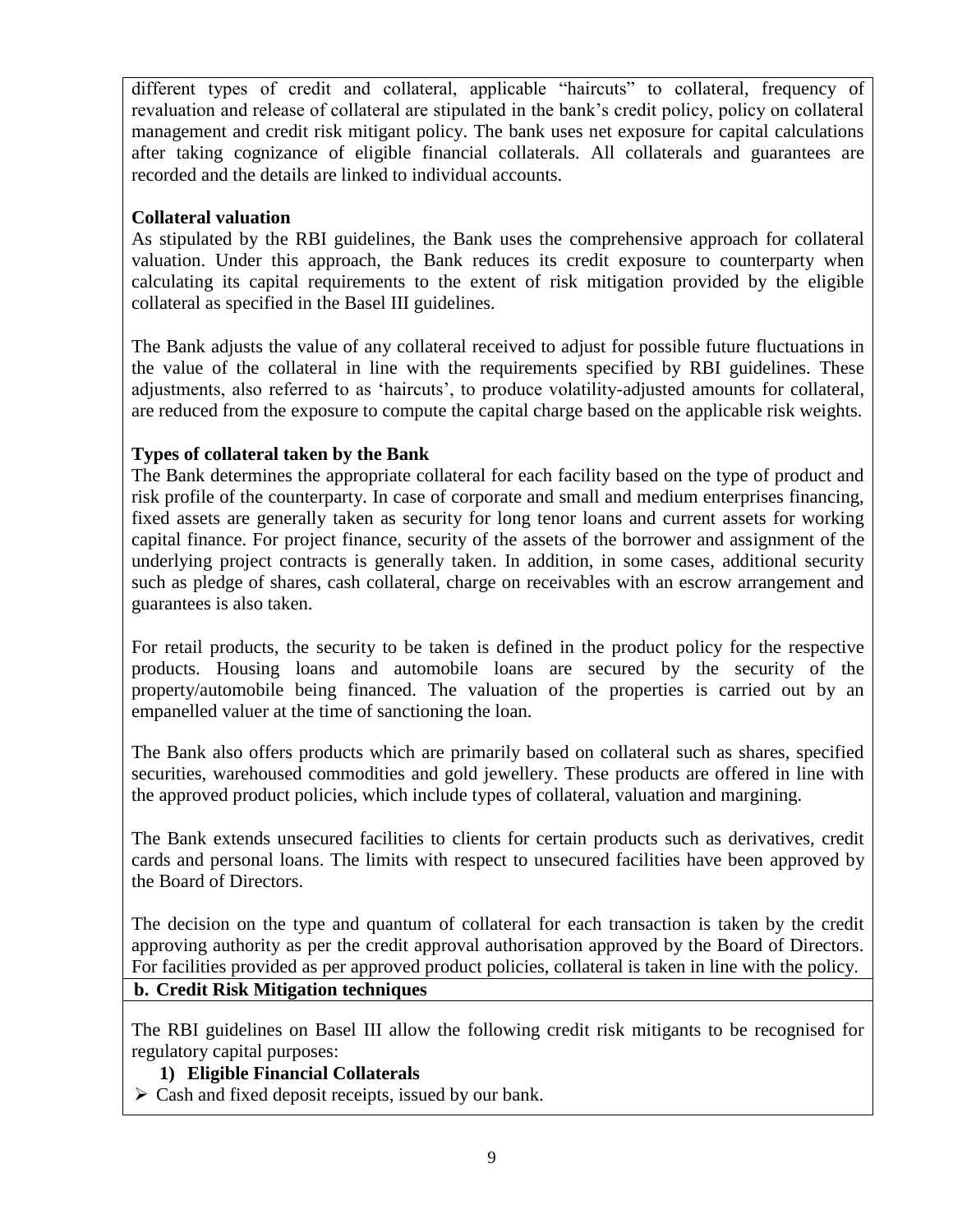- $\triangleright$  Gold: Gold would include both bullion and jewellery. However, the value of the collateralized jewellery should be arrived at after notionally converting these to 99.99% purity.
- $\triangleright$  Kisan Vikas Patra, Indira Vikas Patra and National Savings Certificates provided no lock-in period is operational and if they can be encashed within the holding period.
- $\triangleright$  Life Insurance policies with a declared surrender value of an insurance company which is regulated by an insurance sector regulator.
- $\triangleright$  Securities issued by Central and State Governments.
- $\triangleright$  Debt securities rated by a chosen Credit Rating Agency in respect of which banks should be sufficiently confident about the market liquidity where these are either:
	- a) Attracting 100 per cent or lesser risk weight i.e., rated at least BBB(-) when issued by public sector entities and other entities (including banks and Primary Dealers); or
	- b) Attracting 100 per cent or lesser risk weight i.e., rated at least CARE A3 / CRISIL A3 / India Ratings and Research Private Limited (India Ratings) A3 /ICRA A3 /Brickwork A3 / SMERA A3 for short-term debt instruments.
- Debt Securities not rated by a chosen Credit Rating Agency in respect of which banks should be sufficiently confident about the market liquidity where these are:
	- a) issued by a bank; and
	- b) listed on a recognised exchange; and
	- c) classified as senior debt; and
	- d) all rated issues of the same seniority by the issuing bank are rated at least BBB(-) or CARE A3/ CRISIL A3/ India Ratings and Research Private Limited (India Ratings) A3/ICRA A3/Brickwork A3/SMERA A3 by a chosen Credit Rating Agency; and
	- e) the bank holding the securities as collateral has no information to suggest that the issue justifies a rating below BBB(-) or CARE A3/ CRISIL A3/ India Ratings and Research Private Limited (India Ratings) A3/ICRA A3/Brickwork A3/SMERA A3 (as applicable) and;
	- f) Banks should be sufficiently confident about the market liquidity of the security.
- $\triangleright$  Units of Mutual Funds regulated by the securities regulator of the jurisdiction of the bank's operation mutual funds where:
	- a) a price for the units is publicly quoted daily i.e., where the daily NAV is available in public domain; and
	- b) Mutual fund is limited to investing in the instruments listed in this paragraph.
	- **2) On-balance sheet netting,** which is confined to loans/advances and deposits, where banks have legally enforceable netting arrangements, involving specific lien with proof of documentation.
	- **3) Counter party Guarantees,** where these are direct, explicit, irrevocable and unconditional. Further, the eligible guarantors would comprise:
		- a) Sovereigns, sovereign entities (including Bank for International Settlements, the International Monetary Fund, European Central Bank and European Community as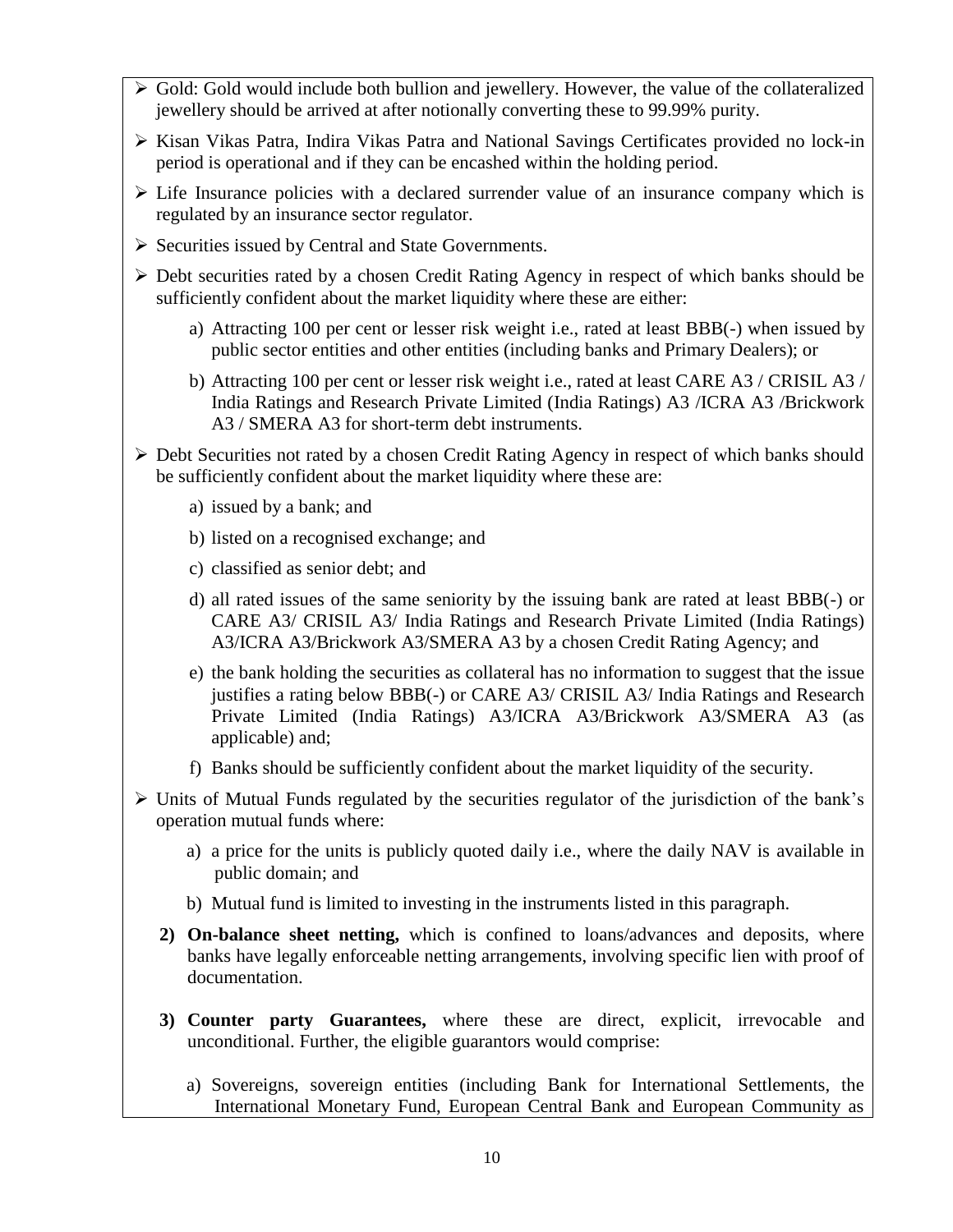well as those Multilateral Development Banks, Export Credit Guarantee Corporation of India and Credit Guarantee Fund Trust for Small Industries, Credit Risk Guarantee Fund Trust for Low Income Housing), banks and primary dealers with a lower risk weight than the counterparty;

- b) Other entities that are externally rated except when credit protection is provided to a securitisation exposure. This would include credit protection provided by parent, subsidiary and affiliate companies when they have a lower risk weight than the obligor.
- **c. Details of exposure covered by eligible financial collateral and information about (credit**  or market) concentration within the mitigation taken as on 31<sup>st</sup> March 14 is given in **table below**

|       |                                     |           |                                    | <b>Rs</b> in Million    |
|-------|-------------------------------------|-----------|------------------------------------|-------------------------|
| S. No | Category of loan                    | Exposure  | Amount of<br><b>Risk Mitigants</b> | Risk weighted<br>assets |
|       | Gold loans                          | 62,746.24 | 61,638.81                          | 1,107.43                |
| 2     | Loan against deposits               | 14,758.58 | 16,398.42                          |                         |
| 3     | Loan against KVP / IVP<br>NSC / LIC | 239.20    | 265.77                             |                         |

### **6: Securitisation Exposures: Disclosure for Standardised Approach**

Not applicable since the bank does not undertake securitisation activity.

### **7: Market Risk in Trading Book**

#### **Qualitative disclosures**

### **Market Risk Management Policy**

Market risk is the possibility of loss arising from changes in the value of a financial instrument as a result of changes in market variables such as interest rates, exchange rates, credit spreads and other asset prices. The market risk for the Bank is managed in accordance with the Market Risk Management policy, Investment Policy and ALM Policy which are approved by the Board. The policies ensure that operations in securities, foreign exchange etc are conducted in accordance with sound and acceptable business practices and are as per the extant regulatory guidelines, laws governing transactions in financial securities and the financial environment. The policies contain the limit structure that governs transactions in financial instruments. The policies are reviewed periodically to incorporate changed business requirements, economic environment and changes in regulations.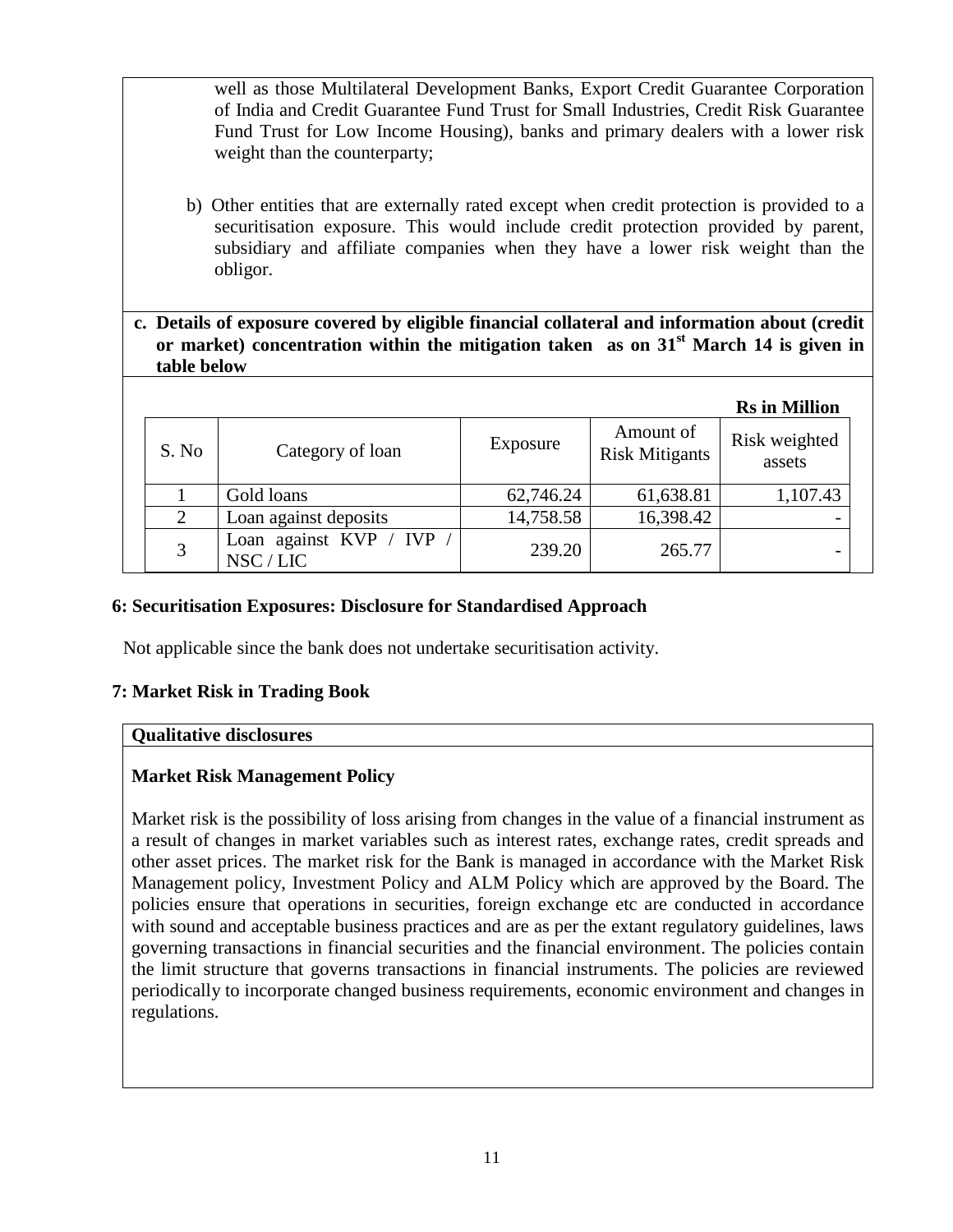### **Structure and organisation of the market risk management function**

The Market Risk Management Committee (MRMC), which is an independent function, reports to the Risk Management Committee. MRMC exercises independent control over the process of market risk management and recommends changes in risk policies, controls, processes and methodologies for quantifying and assessing market risk. There is clear functional separation of:

- $\triangleright$  Trading i.e. front office; and
- Monitoring, control, settlements and accounting i.e. Treasury back office.

### **Strategies and processes**

- 1) The Bank has put in place a comprehensive Market risk management Framework to address the Market risks (bank wide) including that of the Trading Book.
- 2) Within the above Framework, various policies of the Bank prescribes Limits like Value at Risk (VaR) for Central Government securities & Currencies, maximum holding period, duration, minimum holding level for liquid assets, defeasance period, exposure limits, Forex open position limits (day light/overnight), stop-loss limits etc .
- 3) Risk profiles are analyzed and the effectiveness of risk mitigants is regularly monitored.
- 4) The Bank"s Board/ Market Risk Management Committee (MRMC)/ Investment Management Committee (IMC) approves the volume composition holding/ defeasance period etc. of the trading book.

### **The scope and nature of risk reporting and /or measurement system risk reporting**

Adherence to limits are being monitored by dedicated mid office, reporting exceptions to chief risk officer (CRO), independent of Treasury /IBD operational units.

### **Risk Measurement**

- 1) Values at Risk (VaR) numbers are arrived for Trading book Central Government securities, T Bills and Currencies.
- 2) The positions are marked to market at stipulated intervals. The Duration/Modified Duration is computed and its adherence to the prescribed duration limits is ensured.
- 3) The bank is computing capital charge on "Held for Trading" and "Available for Sale" categories using Standardized Duration Approach as required under RBI guidelines for Basel II.
- 4) Stress testing analyses are done by applying rate shocks for parallel shift in the yield curve under current economic and political scenario.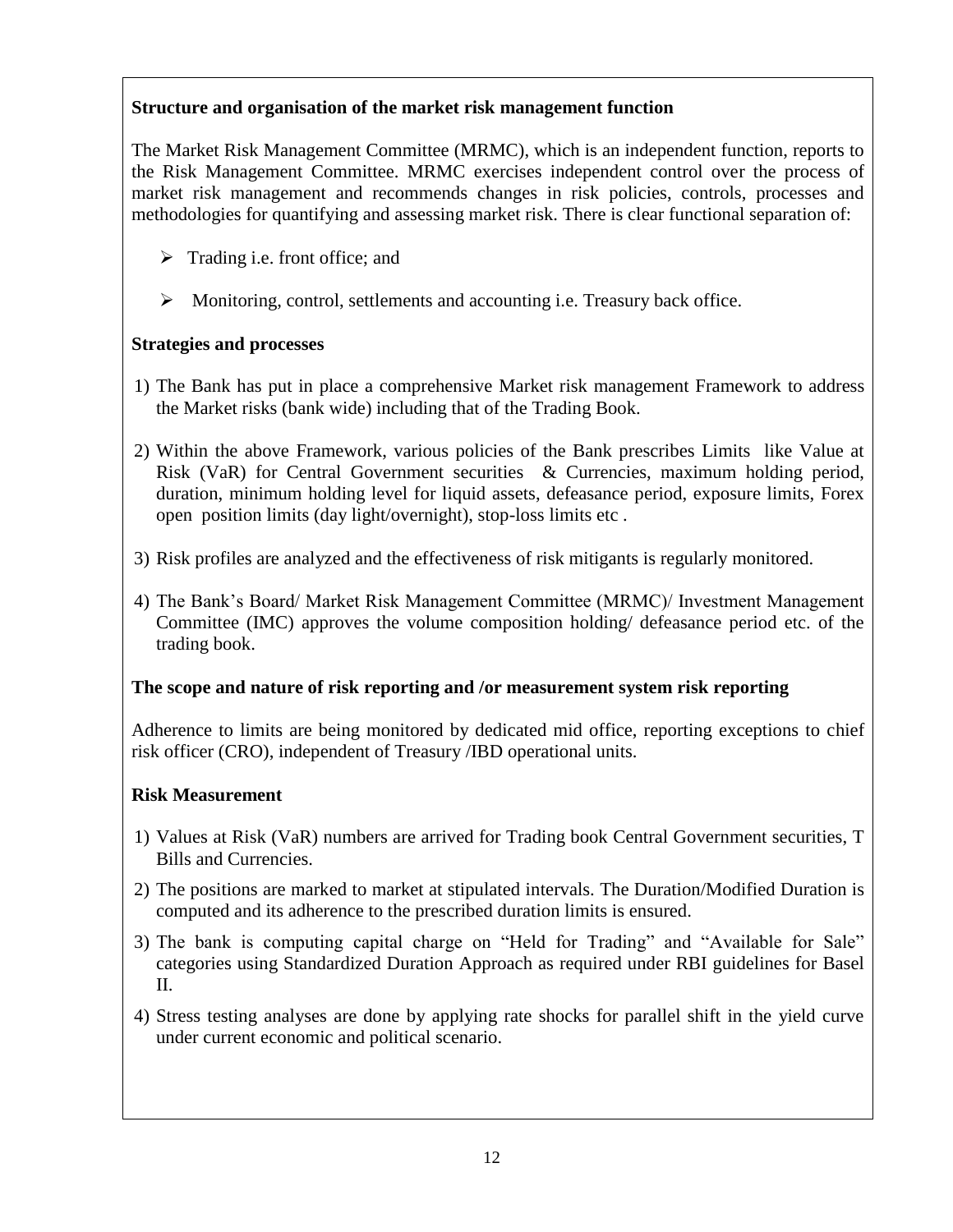### **Quantitative disclosures**

### **Capital requirements for different categories of Market Risks at 9%**

|  |  |  |  | (Rs. in Millions) |
|--|--|--|--|-------------------|
|--|--|--|--|-------------------|

|         |                             | $-0.07$ $-0.007$ $-0.007$ $-0.007$ |
|---------|-----------------------------|------------------------------------|
| $S$ No. | <b>Capital Requirements</b> | <b>Capital Charge</b>              |
|         | Interest rate risk          | 742.93                             |
|         | <b>Equity Position Risk</b> | 9.00                               |
|         | Foreign Risk                | 403.04                             |
|         |                             |                                    |

#### **8: Operational Risk**

#### **Operational risk management framework**

Operational risk is the risk of loss resulting from inadequate or failed internal processes, people or systems, or from external events. Operational risk includes legal risk but excludes strategic and reputation risk. Operational risk is inherent in the Bank's business activities in both domestic as well as overseas operations and covers a wide spectrum of issues.

### **Objectives**

The objective of the Bank's operational risk management is to manage and control operational risks in a cost effective manner within targeted levels of operational risk consistent with the Bank's risk appetite as specified in the Operational Risk Management Policy (the Policy) approved by the Board of Directors. The Policy aims to:

- Define Bank level operational risk appetite;
- Establish clear ownership and accountability for management and mitigation of operational risk;
- Help business and operations to improve internal controls, reduce likelihood of occurrence of operational risk incidents and minimise potential impact of losses;
- Minimise losses and customer dissatisfaction due to failure in processes;
- Develop comprehensive operational risk loss database for effective mitigation;
- Meet regulatory requirements as set out in the guidance note on management of operational risk issued by the RBI; and
- Compute capital charge for operational risk as per the guidelines issued by the RBI.

The bank has started the Risk and Control Self Assessment (RCSA) and loss data collection, and at the same time identified the data gaps to be filled, to facilitate a step by step migration into the advanced approaches.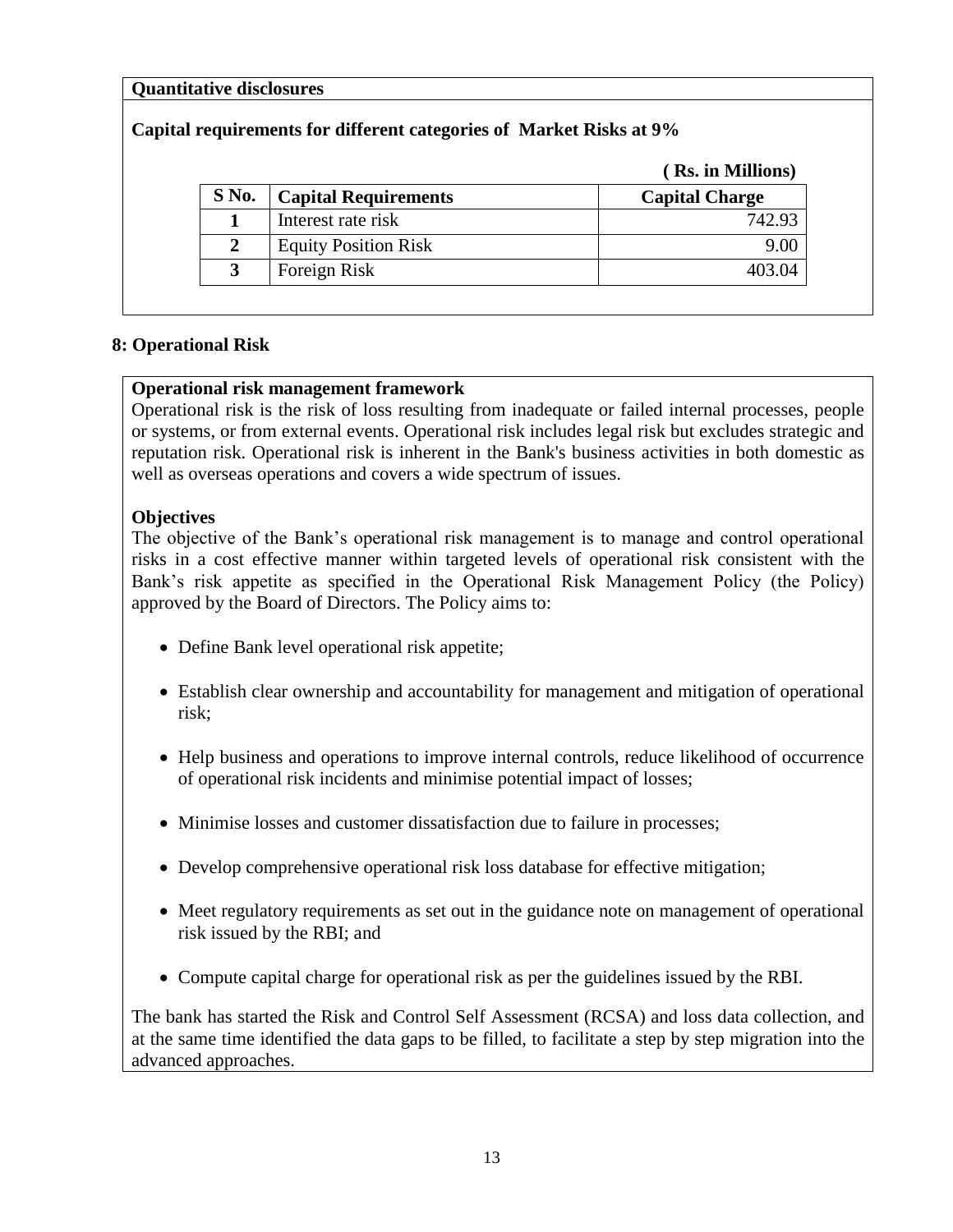#### **9: Interest Rate Risk in the Banking Book (IRRBB)**

### **Qualitative disclosures**

IRRBB refers to the risk arising on account of adverse interest rate fluctuations on interest rate sensitive assets and interest rate sensitive liabilities, which are held in banking book. In short term perspective -Traditional Gap Analysis (TGA) approach- it is the risk of an adverse impact on net interest income arising from timing differences in re-pricing of various items of assets liabilities. In long term perspective -Duration Gap Analysis (DGA) approach - it is the risk arising from adverse impact on the Bank"s economic value of equity, due to duration gap between assets and liabilities.

Interest rate risk on banking book assumes the form of basis risk, yield curve risk, re-pricing risk or embedded options risk. For purposes of measuring the impact of these risks on net interest income under TGA approaches, the risk position is identified as the gap between rate sensitive assets and liabilities in different maturity buckets. For purposes of measuring the impact of these risks on economic value of net worth under DGA approach, the risk position is defined as the modified duration of equity which is derived from the modified duration gap, which in turn requires computation of the weighted average modified duration of assets and weighted average modified duration of liabilities.

The bank calculates the impact on the earnings by gap analysis with the assumed change in yield over one year. Bank has put in place prudential limits for probable reduction in Net Interest Income (NII) for buckets below one year due to adverse change in interest rates. Earnings at Risk (EaR) are being calculated using Traditional Gap Analysis as per ALM guidelines of RBI.

The bank calculates the impact on the Market value of equity by Duration Gap Analysis and the impact is calculated by applying a notional interest rate shock of 200 basis points as per ALM guidelines of RBI.

Risk evaluation and adherence to risk limits are reported to Market Risk Management Committee/ALCO through Chief Risk Officer.

### **Quantitative Disclosures**

| <b>Particulars</b>                                    | As on 31 <sup>st</sup> March 2014 |
|-------------------------------------------------------|-----------------------------------|
| Change in NII                                         |                                   |
| Probable impact on Net Interest income for 100 Bps    | Rs.878.76 Million                 |
| downward movement in interest rate                    |                                   |
| Change in MVE                                         |                                   |
| Probable impact on Market Value of equity (MVE) for a | 3.04 % on Networth                |
| 200 Bps downward movement in interest rates.          |                                   |

### **10: General Disclosure for Exposures Related to Counterparty Credit Risk**

#### **Qualitative disclosures**

Bank has put in place Counterparty Credit Risk limits for banks as counterparty, based on internal rating considering a number of financial parameters like net worth, capital adequacy ratio, rating etc of the counterparty bank and with the approval of the Board. Counterparty exposures for other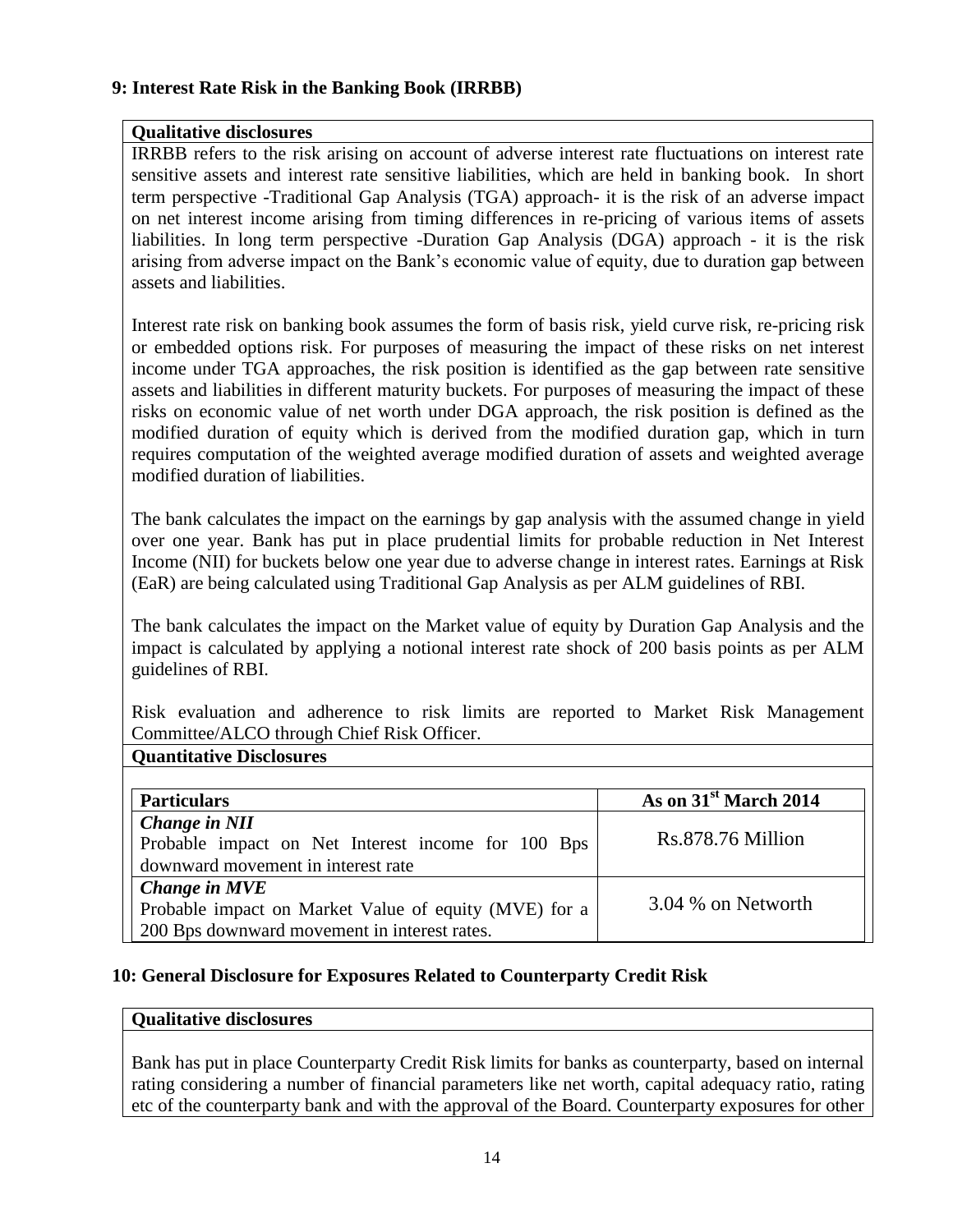entities are subject to comprehensive exposure ceilings fixed by the Board. Capital for Counterparty Credit Risk is assessed based on the Standardized Approach.

### **Quantitative Disclosures**

The Bank does not recognize bilateral netting. The credit equivalent amounts of derivatives that are subjected to risk weighting are calculated as per the Current Exposure Method. The balance outstanding for forward contract is as follows:

Rs in Million

| <b>Particulars</b>                   | Outstanding |
|--------------------------------------|-------------|
| Forward Contracts at notional amount | 1,69,284.43 |
| <b>Total</b>                         | 1,69,284.43 |

### **11: Composition of Capital**

|                         | <b>Rs</b> in Million                                          |           |                  |         |
|-------------------------|---------------------------------------------------------------|-----------|------------------|---------|
|                         | Basel III common disclosure template to be used during the    |           | <b>Amounts</b>   | Ref No. |
|                         | transition of regulatory adjustments                          |           | subject<br>to    |         |
|                         |                                                               |           | Pre-Basel III    |         |
|                         |                                                               |           | <b>Treatment</b> |         |
|                         | <b>Common Equity Tier 1 capital: instruments and reserves</b> |           |                  |         |
| $\mathbf{1}$            | Directly issued qualifying common share capital               | 10,823.62 |                  |         |
|                         | plus related stock surplus (share premium)                    |           |                  |         |
| $\boldsymbol{2}$        | Retained earnings                                             | 21,371.94 |                  |         |
| $\overline{\mathbf{3}}$ | Accumulated other comprehensive income (and                   |           |                  |         |
|                         | other reserves)                                               |           |                  |         |
| $\boldsymbol{4}$        | Directly issued capital subject to phase out from             |           |                  |         |
|                         | CET1 (only applicable to non-joint stock                      |           |                  |         |
|                         | companies)                                                    |           |                  |         |
|                         | Public sector capital injections grandfathered                |           |                  |         |
|                         | until January 1, 2018                                         |           |                  |         |
| 5                       | Common share capital issued by subsidiaries                   |           |                  |         |
|                         | and held by third parties (amount allowed in                  |           |                  |         |
|                         | group CET1)                                                   |           |                  |         |
| 6                       | Common Equity Tier 1 capital before regulatory                | 32,195.56 |                  |         |
|                         | adjustments                                                   |           |                  |         |
|                         | Common Equity Tier 1 capital: regulatory adjustments          |           |                  |         |
| $\overline{7}$          | Prudential valuation adjustments                              |           |                  |         |
| 8                       | Goodwill (net of related tax liability)                       |           |                  |         |
| 9                       | Intangibles other than mortgage-servicing rights              |           |                  |         |
|                         | (net of related tax liability)                                |           |                  |         |
| 10                      | Deferred tax assets                                           | 899.74    |                  |         |
| 11                      | Cash-flow hedge reserve                                       |           |                  |         |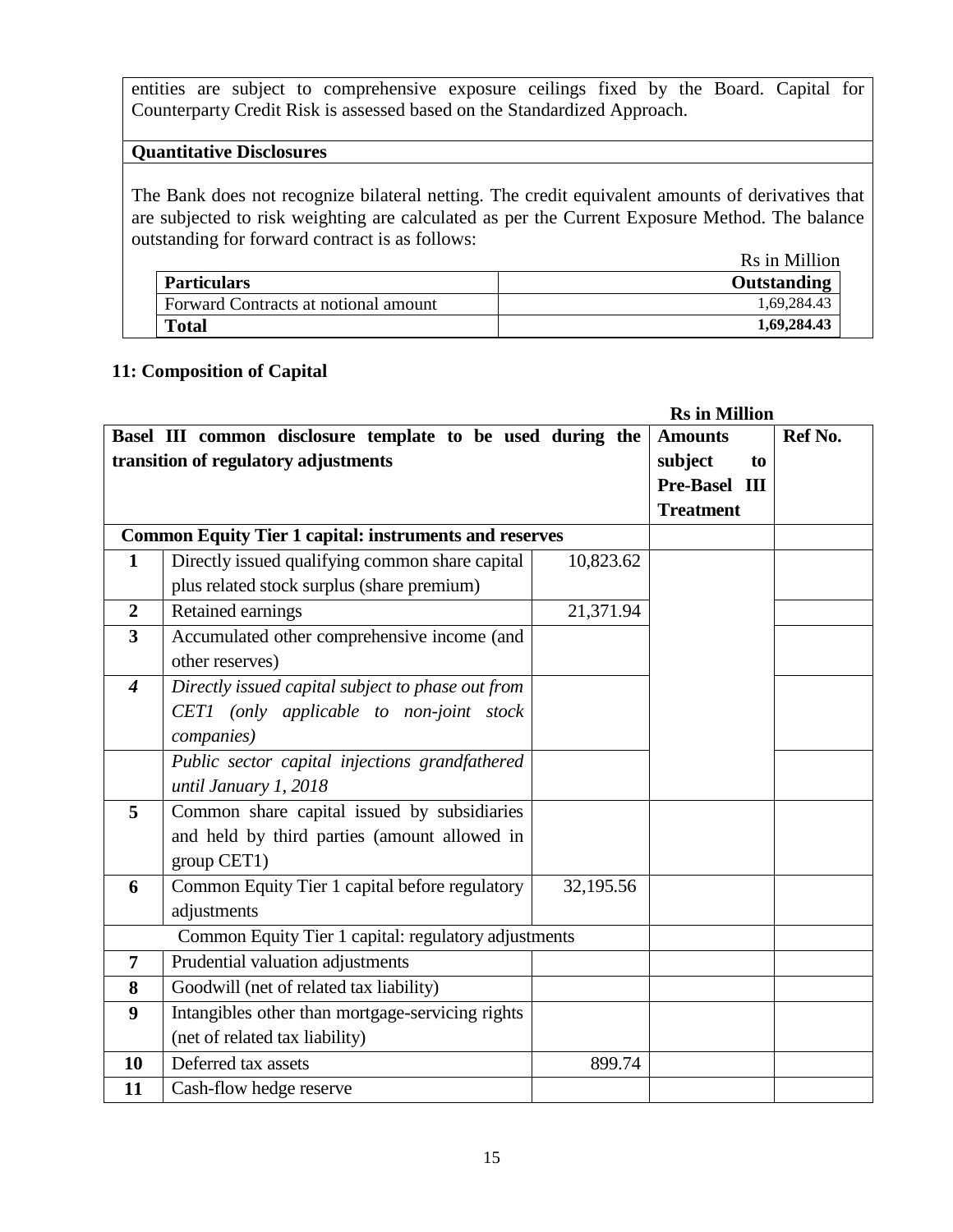| 12              | Shortfall of provisions to expected losses                                              |        |  |
|-----------------|-----------------------------------------------------------------------------------------|--------|--|
| 13              | Securitisation gain on sale                                                             |        |  |
| 14              | Gains and losses due to changes in own credit                                           |        |  |
|                 | risk on fair valued liabilities                                                         |        |  |
| 15              | Defined-benefit pension fund net assets                                                 | 224.90 |  |
| 16              | Investments in own shares (if not already netted                                        |        |  |
|                 | off paid- in capital on reported balance sheet)                                         |        |  |
| 17              | Reciprocal cross-holdings in common equity                                              | 33.50  |  |
| 18              | Investments in the capital of banking, financial                                        |        |  |
|                 | and insurance entities that are outside the scope                                       |        |  |
|                 | of regulatory consolidation, net of eligible short                                      |        |  |
|                 | positions, where the bank does not own more                                             |        |  |
|                 | than 10% of the issued share capital (amount                                            |        |  |
|                 | above 10% threshold)                                                                    |        |  |
| 19              | Significant investments in the common stock of                                          |        |  |
|                 | banking, financial and insurance entities that are                                      |        |  |
|                 | outside the scope of regulatory consolidation,                                          |        |  |
|                 | net of eligible short positions (amount above                                           |        |  |
|                 | 10% threshold)                                                                          |        |  |
| 20              | Mortgage servicing rights (amount above 10%                                             |        |  |
|                 | threshold)                                                                              |        |  |
| 21              | Deferred tax assets arising from temporary                                              |        |  |
|                 | differences (amount above 10% threshold, net                                            |        |  |
| 22              | of related tax liability)                                                               |        |  |
| 23              | Amount exceeding the 15% threshold<br>significant investments<br>of which:<br>in<br>the |        |  |
|                 | common stock of financial entities                                                      |        |  |
| 24              | of which: mortgage servicing rights                                                     |        |  |
| 25              | of which: deferred tax assets arising from                                              |        |  |
|                 | temporary differences                                                                   |        |  |
| 26              | National<br>specific<br>regulatory adjustments                                          |        |  |
|                 | $(26a+26b+26c+26d)$                                                                     |        |  |
| 26a             | of which: Investments in the equity capital of                                          |        |  |
|                 | the unconsolidated insurance subsidiaries                                               |        |  |
| 26 <sub>b</sub> | of which: Investments in the equity capital of                                          |        |  |
|                 | unconsolidated non-financial subsidiaries                                               |        |  |
| 26c             | of which: Shortfall in the equity capital of                                            |        |  |
|                 | majority owned financial entities which have                                            |        |  |
|                 | not been consolidated with the bank                                                     |        |  |
| <b>26d</b>      | Unamortised pension<br>funds<br>of which:                                               |        |  |
|                 | expenditures                                                                            |        |  |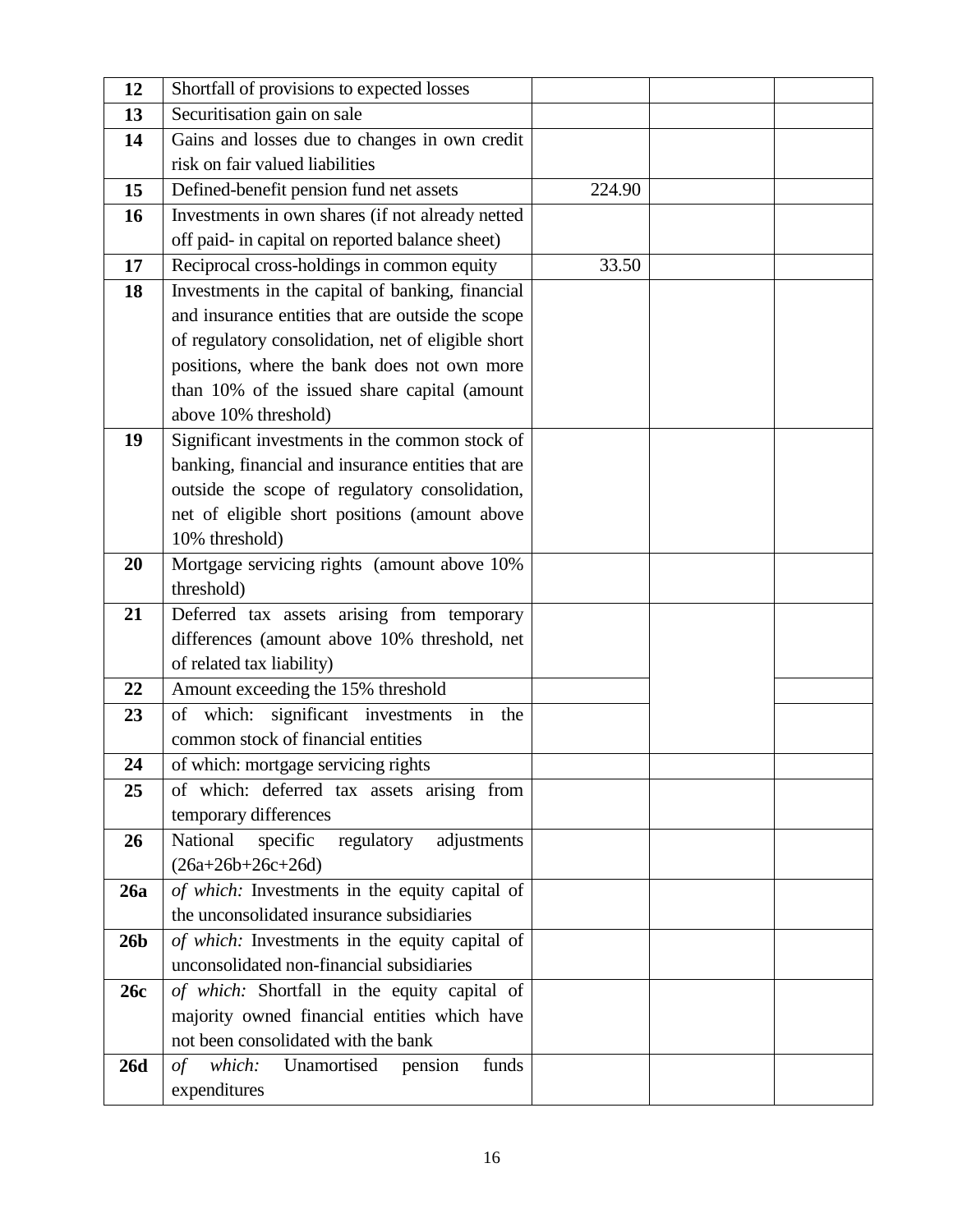|    | Regulatory adjustments applied to Common              |           |  |
|----|-------------------------------------------------------|-----------|--|
|    | Equity Tier 1 in respect of amounts subject to        |           |  |
|    | pre-basel treatment                                   |           |  |
|    | of which: [INSERT TYPE OF ADJUSTMENT]                 |           |  |
|    | For example: filtering out of unrealised losses       |           |  |
|    | on AFS debt securities (not relevant in Indian        |           |  |
|    | context)                                              |           |  |
|    | of which: [INSERT TYPE OF ADJUSTMENT]                 |           |  |
|    | of which: [INSERT TYPE OF ADJUSTMENT]                 |           |  |
| 27 | Regulatory adjustments applied to Common              |           |  |
|    | Equity Tier 1 due to insufficient Additional Tier     |           |  |
|    | 1 and Tier 2 to cover deductions                      |           |  |
| 28 | Total regulatory adjustments to Common equity         | 1,158.14  |  |
|    | Tier 1                                                |           |  |
| 29 | Common Equity Tier 1 capital (CET1)                   | 31,037.42 |  |
|    | Additional Tier 1 capital: instruments                |           |  |
| 30 | Directly issued qualifying Additional Tier 1          |           |  |
|    | instruments plus related stock surplus $(31+32)$      |           |  |
| 31 | of which: classified as equity under applicable       |           |  |
|    | standards<br>accounting<br>(Perpetual<br>Non-         |           |  |
|    | <b>Cumulative Preference Shares)</b>                  |           |  |
| 32 | classified<br>of which:<br>liabilities<br>as<br>under |           |  |
|    | applicable accounting standards (Perpetual debt       |           |  |
|    | Instruments)                                          |           |  |
| 33 | Directly issued capital instruments subject to        |           |  |
|    | phase out from Additional Tier 1                      |           |  |
| 34 | Additional Tier 1 instruments<br>(and CET1            |           |  |
|    | instruments not included in row 5) issued by          |           |  |
|    | subsidiaries and held by third parties (amount        |           |  |
|    | allowed in group AT1)                                 |           |  |
| 35 | of which: instruments issued by subsidiaries          |           |  |
|    | subject to phase out                                  |           |  |
| 36 | Additional Tier 1 capital before regulatory           |           |  |
|    | adjustments                                           |           |  |
|    | Additional Tier 1 capital: regulatory instruments     |           |  |
| 37 | Additional<br>Tier<br>Investments<br>in<br>own<br>1   |           |  |
|    | instruments                                           |           |  |
| 38 | Reciprocal cross-holdings in Additional Tier 1        |           |  |
|    | instruments                                           |           |  |
| 39 | Investments in the capital of banking, financial      |           |  |
|    | and insurance entities that are outside the scope     |           |  |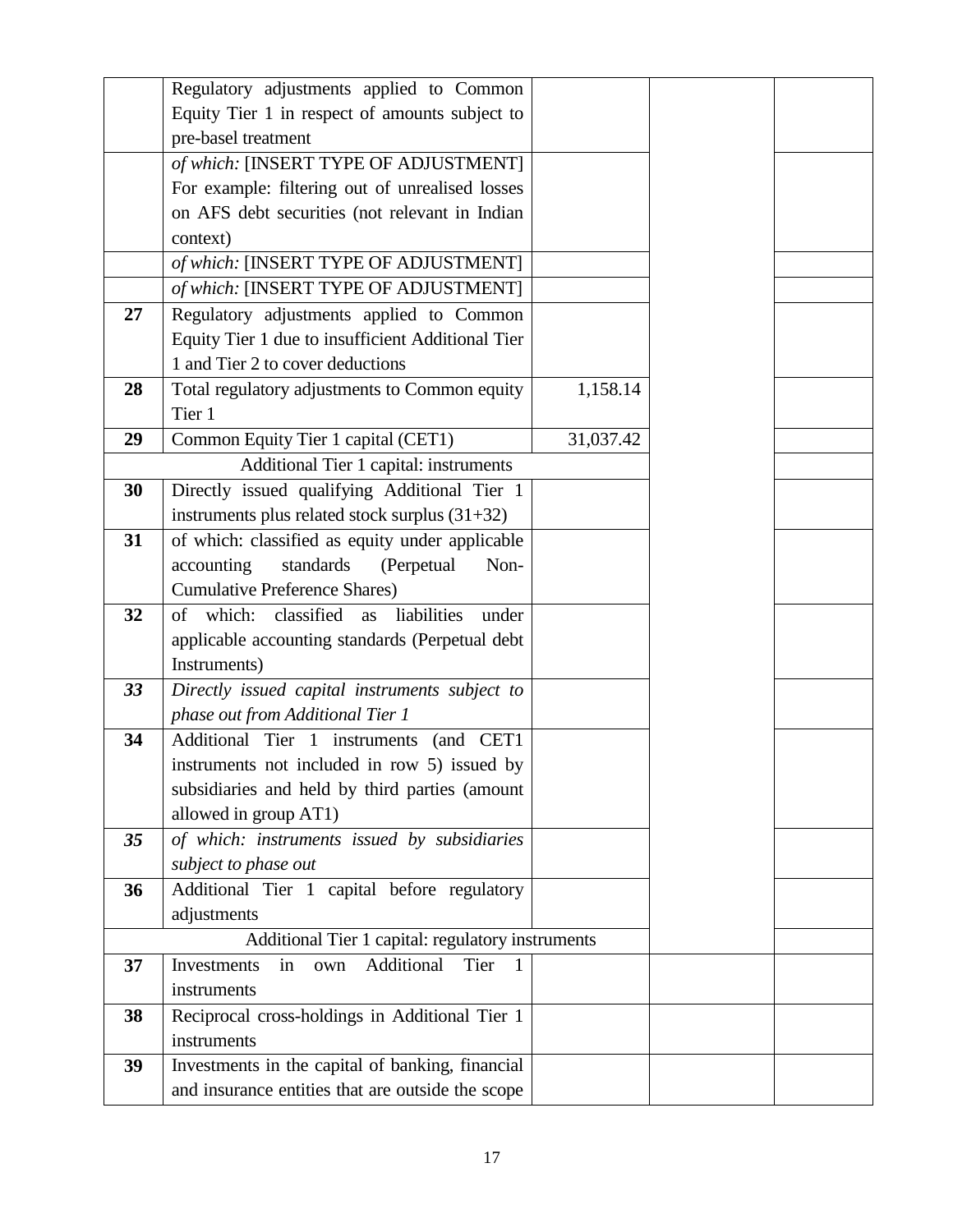|                 | of regulatory consolidation, net of eligible short |           |  |
|-----------------|----------------------------------------------------|-----------|--|
|                 | positions, where the bank does not own more        |           |  |
|                 | than 10% of the issued common share capital of     |           |  |
|                 | the entity (amount above 10% threshold)            |           |  |
| 40              | Significant investments in the capital<br>of       |           |  |
|                 | banking, financial and insurance entities that are |           |  |
|                 | outside the scope of regulatory consolidation      |           |  |
|                 | (net of eligible short positions)                  |           |  |
| 41              | National<br>specific regulatory<br>adjustments     |           |  |
|                 | $(41a+41b)$                                        |           |  |
| 41a             | Investments in the Additional Tier 1 capital of    |           |  |
|                 | unconsolidated insurance subsidiaries              |           |  |
| 41 <sub>b</sub> | Shortfall in the Additional Tier 1 capital of      |           |  |
|                 | majority owned financial entities which have       |           |  |
|                 | not been consolidated with the bank                |           |  |
|                 | Regulatory Adjustments Applied to Additional       |           |  |
|                 | Tier 1 in respect of Amounts Subject to Pre-       |           |  |
|                 | <b>Basel III Treatment</b>                         |           |  |
|                 | of which: Deferred Tax Assets (not associated      |           |  |
|                 | with accumulated losses) net of Deferred Tax       |           |  |
|                 | Liabilities                                        |           |  |
|                 | of which: [INSERT TYPE OF ADJUSTMENT               |           |  |
|                 | e.g. existing adjustments which are deducted       |           |  |
|                 | from Tier 1 at $50\%$ ]                            |           |  |
|                 | of which: [INSERT TYPE OF ADJUSTMENT]              |           |  |
| 42              | Regulatory adjustments applied to Additional       |           |  |
|                 | Tier 1 due to insufficient Tier 2 to cover         |           |  |
|                 | deductions                                         |           |  |
| 43              | Total regulatory adjustments to Additional Tier    |           |  |
|                 | 1 capital                                          |           |  |
| 44              | Additional Tier 1 capital (AT1)                    |           |  |
| 44a             | Additional Tier 1 capital reckoned for capital     |           |  |
|                 | adequacy                                           |           |  |
| 45              | Tier 1 capital $(T1 = CET1 + AT1) (29 + 44a)$      | 31,037.42 |  |
|                 | Tier 2 capital: instruments and provisions         |           |  |
| 46              | Directly issued qualifying Tier 2 instruments      | 2,000.00  |  |
|                 | plus related stock surplus                         |           |  |
| 47              | Directly issued capital instruments subject to     |           |  |
|                 | phase out from Tier 2                              |           |  |
| 48              | Tier 2 instruments (and CET1 and AT1               |           |  |
|                 | instruments not included in rows 5 or 34) issued   |           |  |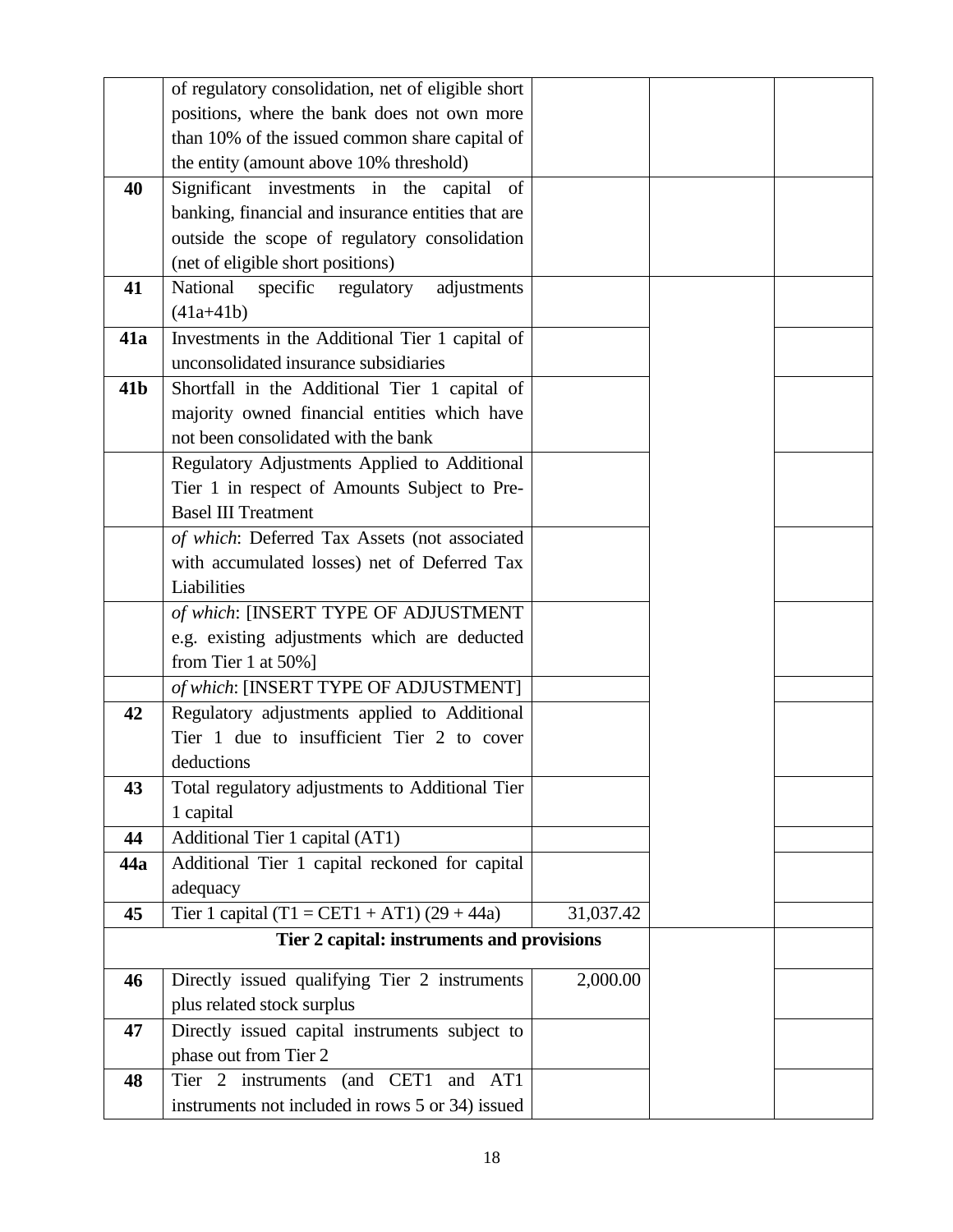|                 | by subsidiaries and held by third parties          |          |  |
|-----------------|----------------------------------------------------|----------|--|
|                 | (amount allowed in group Tier 2)                   |          |  |
| 49              | of which: instruments issued by subsidiaries       |          |  |
|                 | subject to phase out                               |          |  |
| 50              | Provisions                                         | 2,708.60 |  |
| 51              | Tier 2 capital before regulatory adjustments       | 4,708.60 |  |
|                 | Tier 2 capital: regulatory adjustments             |          |  |
| 52              | Investments in own Tier 2 instruments              |          |  |
| 53              | Reciprocal cross-holdings in Tier 2 instruments    | 29.60    |  |
| 54              | Investments in the capital of banking, financial   |          |  |
|                 | and insurance entities that are outside the scope  |          |  |
|                 | of regulatory consolidation, net of eligible short |          |  |
|                 | positions, where the bank does not own more        |          |  |
|                 | than 10% of the issued common share capital of     |          |  |
|                 | the entity (amount above the 10% threshold)        |          |  |
| 55              | Significant investments in the capital banking,    |          |  |
|                 | financial and insurance entities that are outside  |          |  |
|                 | the scope of regulatory consolidation (net of      |          |  |
|                 | eligible short positions)                          |          |  |
| 56              | National<br>specific<br>regulatory<br>adjustments  |          |  |
|                 | $(56a+56b)$                                        |          |  |
| <b>56a</b>      | of which: Investments in the Tier 2 capital of     |          |  |
|                 | unconsolidated subsidiaries                        |          |  |
| 56 <sub>b</sub> | of which: Shortfall in the Tier 2 capital of       |          |  |
|                 | majority owned financial entities which have       |          |  |
|                 | not been consolidated with the bank                |          |  |
|                 | Regulatory Adjustments Applied To Tier 2 in        |          |  |
|                 | respect of Amounts Subject to Pre-Basel III        |          |  |
|                 | Treatment                                          |          |  |
|                 | of which: [INSERT TYPE OF ADJUSTMENT               |          |  |
|                 | e.g. existing adjustments which are deducted       |          |  |
|                 | from Tier 2 at 50%]                                |          |  |
|                 | of which: [INSERT TYPE OF ADJUSTMENT               |          |  |
| 57              | Total regulatory adjustments to Tier 2 capital     | 29.60    |  |
| 58              | Tier 2 capital (T2)                                | 4,679.00 |  |
| 58a             | Tier 2 capital reckoned for capital adequacy       | 4,679.00 |  |
| 58b             | Excess Additional Tier 1 capital reckoned as       |          |  |
|                 | Tier 2 capital                                     |          |  |
| 58c             | Total Tier 2 capital admissible for capital        |          |  |
|                 | adequacy $(58a + 58b)$                             |          |  |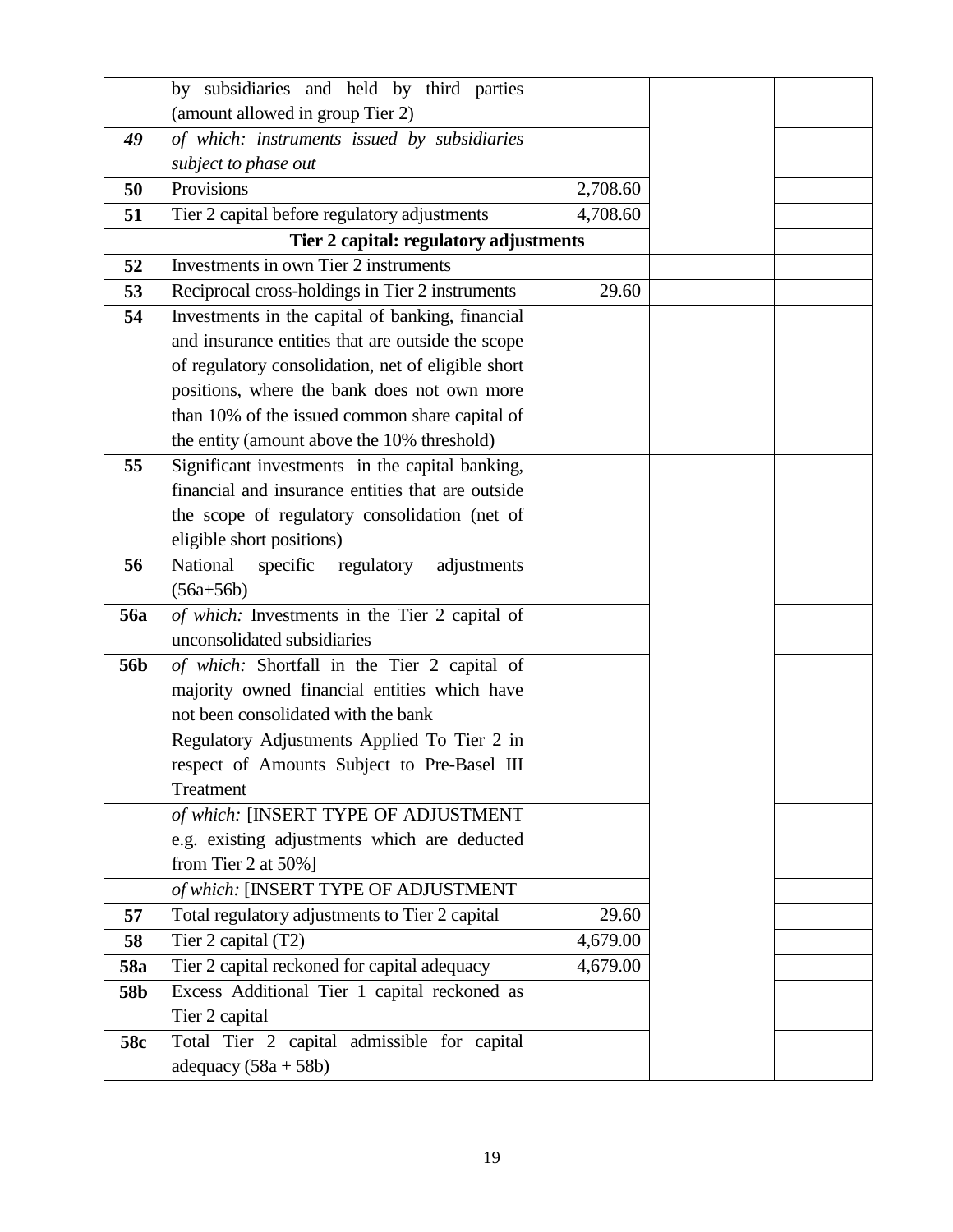| 59         | Total capital $(TC = T1 + T2) (45 + 58c)$                          | 35,716.43   |  |
|------------|--------------------------------------------------------------------|-------------|--|
|            | Risk Weighted Assets in respect of Amounts                         |             |  |
|            | Subject to Pre-Basel III Treatment                                 |             |  |
|            | of which:                                                          |             |  |
|            | of which:                                                          |             |  |
| 60         | Total risk weighted assets $(60a + 60b + 60c)$                     | 2,87,582.21 |  |
| <b>60a</b> | of which: total credit risk weighted assets                        | 2,53,036.97 |  |
| 60b        | of which: total market risk weighted assets                        | 21,711.23   |  |
| <b>60c</b> | of which: total operational risk weighted assets                   | 12,834.00   |  |
|            | <b>Capital ratios</b>                                              |             |  |
| 61         | Common Equity Tier 1 (as a percentage of risk                      | 10.79 %     |  |
|            | weighted assets)                                                   |             |  |
| 62         | Tier 1 (as a percentage of risk weighted assets)                   | 10.79 %     |  |
| 63         | Total capital (as a percentage of risk weighted                    | 12.42 %     |  |
|            | assets)                                                            |             |  |
| 64         | buffer<br>specific<br>requirement<br>Institution                   |             |  |
|            | (minimum CET1 requirement plus<br>capital                          |             |  |
|            | buffer<br>conservation<br>countercyclical<br>and                   |             |  |
|            | requirements, expressed as a percentage of risk                    |             |  |
|            | weighted assets)                                                   |             |  |
| 65         | capital conservation<br>which:<br>of<br>buffer                     |             |  |
|            | requirement                                                        |             |  |
| 66         | of which: bank specific countercyclical buffer                     |             |  |
|            | requirement                                                        |             |  |
| 67         | of which: G-SIB buffer requirement                                 |             |  |
| 68         | Common Equity Tier 1 available to meet                             |             |  |
|            | buffers (as a percentage of risk weighted assets)                  |             |  |
|            | National minima (if different from Basel III)                      |             |  |
| 69         | National Common Equity Tier 1 minimum ratio                        | 5.50 %      |  |
|            | (if different from Basel III minimum)                              |             |  |
| 70         | National Tier 1 minimum ratio (if different from                   | 7.00 %      |  |
|            | Basel III minimum)                                                 |             |  |
| 71         | National total capital<br>minimum<br>(ii)<br>ratio                 | 9.00 %      |  |
|            | different from Basel III minimum)                                  |             |  |
|            | Amounts below the thresholds for deduction (before risk weighting) |             |  |
| 72         | Non-significant investments in the capital of                      |             |  |
|            | other financial entities                                           |             |  |
| 73         | Significant investments in the common stock of                     |             |  |
|            | financial entities                                                 |             |  |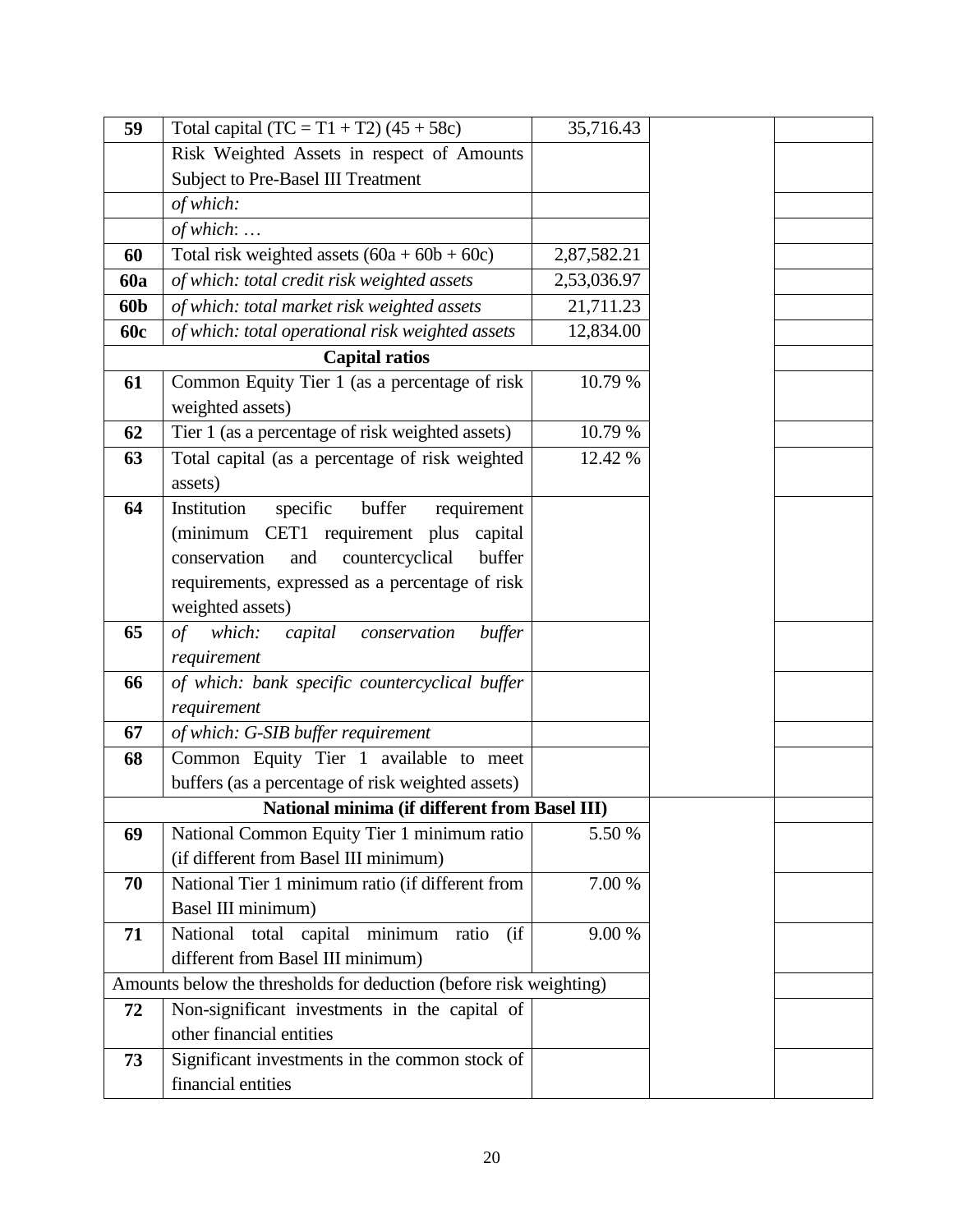| 74 | Mortgage servicing rights (net of related tax<br>liability)            |  |  |
|----|------------------------------------------------------------------------|--|--|
| 75 | Deferred tax assets arising from temporary                             |  |  |
|    | differences (net of related tax liability)                             |  |  |
|    | Applicable caps on the inclusion of provisions in Tier 2               |  |  |
| 76 | Provisions eligible for inclusion in Tier 2 in                         |  |  |
|    | respect of exposures subject to standardised                           |  |  |
|    | approach (prior to application of cap)                                 |  |  |
| 77 | Cap on inclusion of provisions in Tier 2 under                         |  |  |
|    | standardised approach                                                  |  |  |
| 78 | Provisions eligible for inclusion in Tier 2 in                         |  |  |
|    | respect of exposures subject to internal ratings-                      |  |  |
|    | based approach (prior to application of cap)                           |  |  |
| 79 | Cap for inclusion of provisions in Tier 2 under                        |  |  |
|    | internal ratings-based approach                                        |  |  |
|    | Capital instruments subject to phase-out arrangements (only applicable |  |  |
|    | between March 31, 2017 and March 31, 2022)                             |  |  |
| 80 | Current cap on CET1 instruments subject to                             |  |  |
|    | phase out arrangements                                                 |  |  |
| 81 | Amount excluded from CET1 due to cap (excess                           |  |  |
|    | over cap after redemptions and maturities)                             |  |  |
| 82 | Current cap on AT1 instruments subject to                              |  |  |
|    | phase out arrangements                                                 |  |  |
| 83 | Amount excluded from AT1 due to cap (excess                            |  |  |
|    | over cap after redemptions and maturities)                             |  |  |
| 84 | Current cap on T2 instruments subject to phase                         |  |  |
|    | out arrangements                                                       |  |  |
| 85 | Amount excluded from T2 due to cap (excess                             |  |  |
|    | over cap after redemptions and maturities)                             |  |  |

## **Notes to the Template**

| Row No. of<br>the template | <b>Particulars</b>                                               | (Rs. in Millions) |
|----------------------------|------------------------------------------------------------------|-------------------|
| 10                         | Deferred tax assets associated with accumulated losses           |                   |
|                            | Deferred tax assets (excluding those associated with accumulated | 899.74            |
|                            | losses) net of Deferred tax liability                            |                   |
|                            | Total as indicated in row 10                                     |                   |
| 19                         | If investments in insurance subsidiaries are not deducted fully  |                   |
|                            | from capital and instead considered under 10% threshold for      |                   |
|                            | deduction, the resultant increase in the capital of bank         |                   |
|                            | of which: Increase in Common Equity Tier 1 capital               |                   |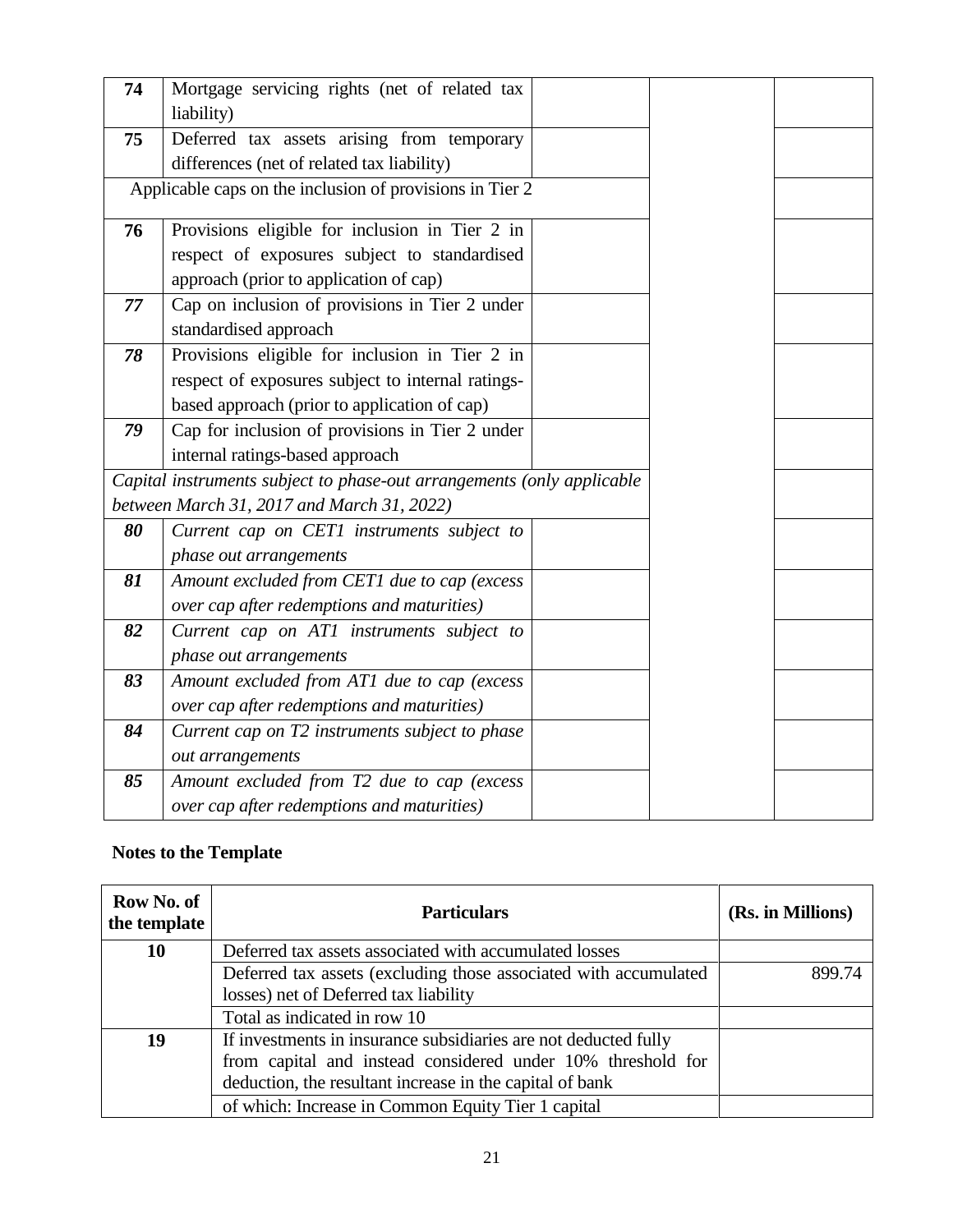|                 | of which: Increase in Additional Tier 1 capital                                                                                 |          |  |  |  |  |  |
|-----------------|---------------------------------------------------------------------------------------------------------------------------------|----------|--|--|--|--|--|
|                 | of which: Increase in Tier 2 capital                                                                                            |          |  |  |  |  |  |
| 26 <sub>b</sub> | If investments in the equity capital of unconsolidated non-<br>financial subsidiaries are not deducted and hence, risk weighted |          |  |  |  |  |  |
|                 | (i) Increase in Common Equity Tier 1 capital                                                                                    |          |  |  |  |  |  |
|                 | (ii) Increase in risk weighted assets                                                                                           |          |  |  |  |  |  |
| 44a             | Excess Additional Tier 1 capital not reckoned for capital                                                                       |          |  |  |  |  |  |
|                 | adequacy (difference between Additional Tier 1 capital as reported                                                              |          |  |  |  |  |  |
|                 | in row 44 and admissible Additional Tier 1 capital as reported in                                                               |          |  |  |  |  |  |
|                 | of which: Excess Additional Tier 1 capital which is considered                                                                  |          |  |  |  |  |  |
|                 | as Tier 2 capital under row 58b                                                                                                 |          |  |  |  |  |  |
| 50              | Eligible Provisions included in Tier 2 capital                                                                                  | 2,116.15 |  |  |  |  |  |
|                 | Eligible Revaluation Reserves included in Tier 2 capital                                                                        | 592.45   |  |  |  |  |  |
|                 | Total of row 50                                                                                                                 | 2,708.60 |  |  |  |  |  |
| 58a             | Excess Tier 2 capital not reckoned for capital adequacy                                                                         |          |  |  |  |  |  |
|                 | (difference between Tier 2 capital as reported in row 58 and T2 as<br>reported in 58a)                                          |          |  |  |  |  |  |

## **12: Composition of Capital- Reconciliation Requirements**

## **Step 1**

**(Rs. in Millions)**

|              |                                                | Balance sheet as under regulatory    | <b>Balance</b><br>sheet      |
|--------------|------------------------------------------------|--------------------------------------|------------------------------|
|              |                                                | financial<br>in<br><b>statements</b> | scope<br>of<br>consolidation |
|              |                                                | As on reporting                      | As on reporting              |
|              |                                                | date                                 | date                         |
| $\mathbf{A}$ | <b>Capital &amp; Liabilities</b>               |                                      |                              |
| i.           | Paid-up Capital                                | 1,343.95                             |                              |
|              | Reserves & Surplus                             | 32,336.53                            |                              |
|              | <b>Minority Interest</b>                       |                                      |                              |
|              | <b>Total Capital</b>                           | 33,680.48                            |                              |
| <b>ii</b>    | Deposits                                       | 4,74,910.90                          |                              |
|              | of which: Deposits from banks                  | 24,373.44                            |                              |
|              | of which: Customer deposits                    | 4,50,537.45                          |                              |
|              | <i>of which</i> : Other deposits (pl. specify) |                                      |                              |
| iii          | <b>Borrowings</b>                              | 27,307.77                            |                              |
|              | of which: From RBI                             | 3,250.00                             |                              |
|              | of which: From banks                           |                                      |                              |
|              | of which: From other institutions & agencies   | 13,923.60                            |                              |
|              | of which: Others (pl. specify) Borrowings from | 8,134.18                             |                              |
|              | outside India                                  |                                      |                              |
|              | India                                          |                                      |                              |
|              | of which: Capital instruments                  | 2,000.00                             |                              |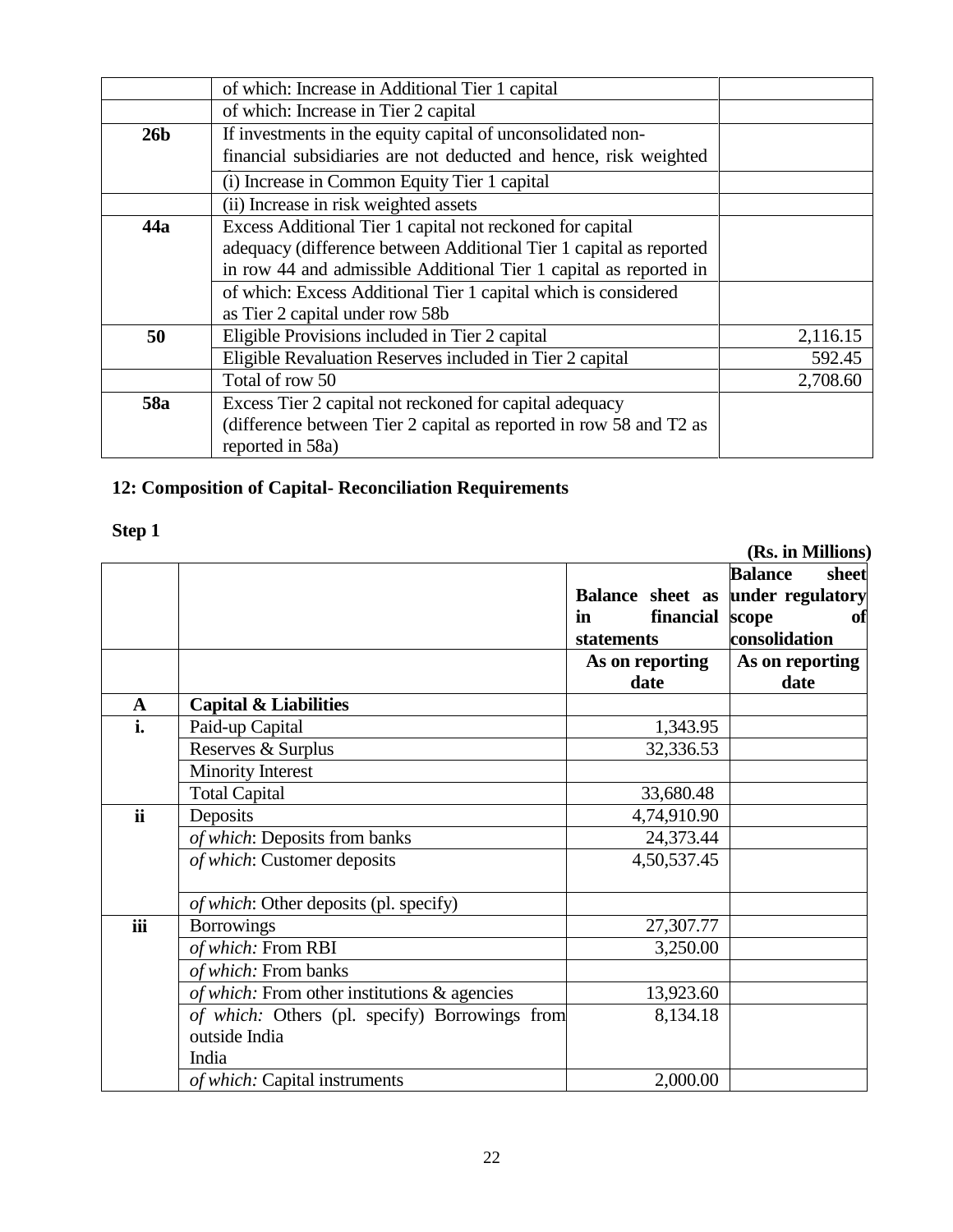| iv.          | Other liabilities & provisions<br>(includes ESOP     | 13,960.52   |  |
|--------------|------------------------------------------------------|-------------|--|
|              | outstanding)                                         |             |  |
|              | <b>Total</b>                                         | 5,49,859.67 |  |
|              |                                                      |             |  |
| $\bf{B}$     | <b>Assets</b>                                        |             |  |
| $\mathbf{i}$ | Cash and balances with Reserve Bank of India         | 22,008.08   |  |
|              |                                                      | 10,171.21   |  |
|              | Balance with banks and money at call and short       |             |  |
|              | notice                                               |             |  |
| ii           | Investments:                                         | 1,43,517.76 |  |
|              | of which: Government securities                      | 1,15,050.33 |  |
|              | of which: Other approved securities                  | 0.00        |  |
|              | of which: Shares                                     | 1,911.44    |  |
|              | of which: Debentures & Bonds                         | 6,134.89    |  |
|              | of which: Subsidiaries / Joint Ventures / Associates | 0.00        |  |
|              |                                                      | 20,421.10   |  |
|              | of which: Others (Commercial Papers, Mutual          |             |  |
|              | Funds etc.)                                          |             |  |
| iii          | Loans and advances                                   | 3,62,298.56 |  |
|              | of which: Loans and advances to banks                |             |  |
|              | of which: Loans and advances to customers            | 3,62,298.56 |  |
| iv           | <b>Fixed assets</b>                                  | 4,122.00    |  |
| V            | Other assets                                         | 7,742.06    |  |
|              | of which: Goodwill and intangible assets             |             |  |
|              | of which: Deferred tax assets                        | 899.63      |  |
| vi           | Good will on consolidation                           |             |  |
| vii          | Debit balance in Profit & Loss account               |             |  |
|              | <b>Total Assets</b>                                  | 5,49,859.67 |  |

## **Step 2**

### **(Rs. in Millions)**

|    |                                    | <b>Balance sheet</b><br>as in financial<br>statements | <b>Balance sheet</b><br>under regulatory<br>scope of<br>consolidation | Ref No. |
|----|------------------------------------|-------------------------------------------------------|-----------------------------------------------------------------------|---------|
|    |                                    | As on reporting                                       | As on reporting                                                       |         |
|    |                                    | date                                                  | date                                                                  |         |
|    |                                    |                                                       |                                                                       |         |
| A  | <b>Capital &amp; Liabilities</b>   |                                                       |                                                                       |         |
| i. | Paid-up Capital                    | 1,343.95                                              |                                                                       | (a)     |
|    | of which: Amount eligible for CET1 | 1,343.95                                              |                                                                       | (a)(i)  |
|    | of which: Amount eligible for AT1  |                                                       |                                                                       |         |
|    | Reserves & Surplus                 | 32,336.53                                             |                                                                       | (b)     |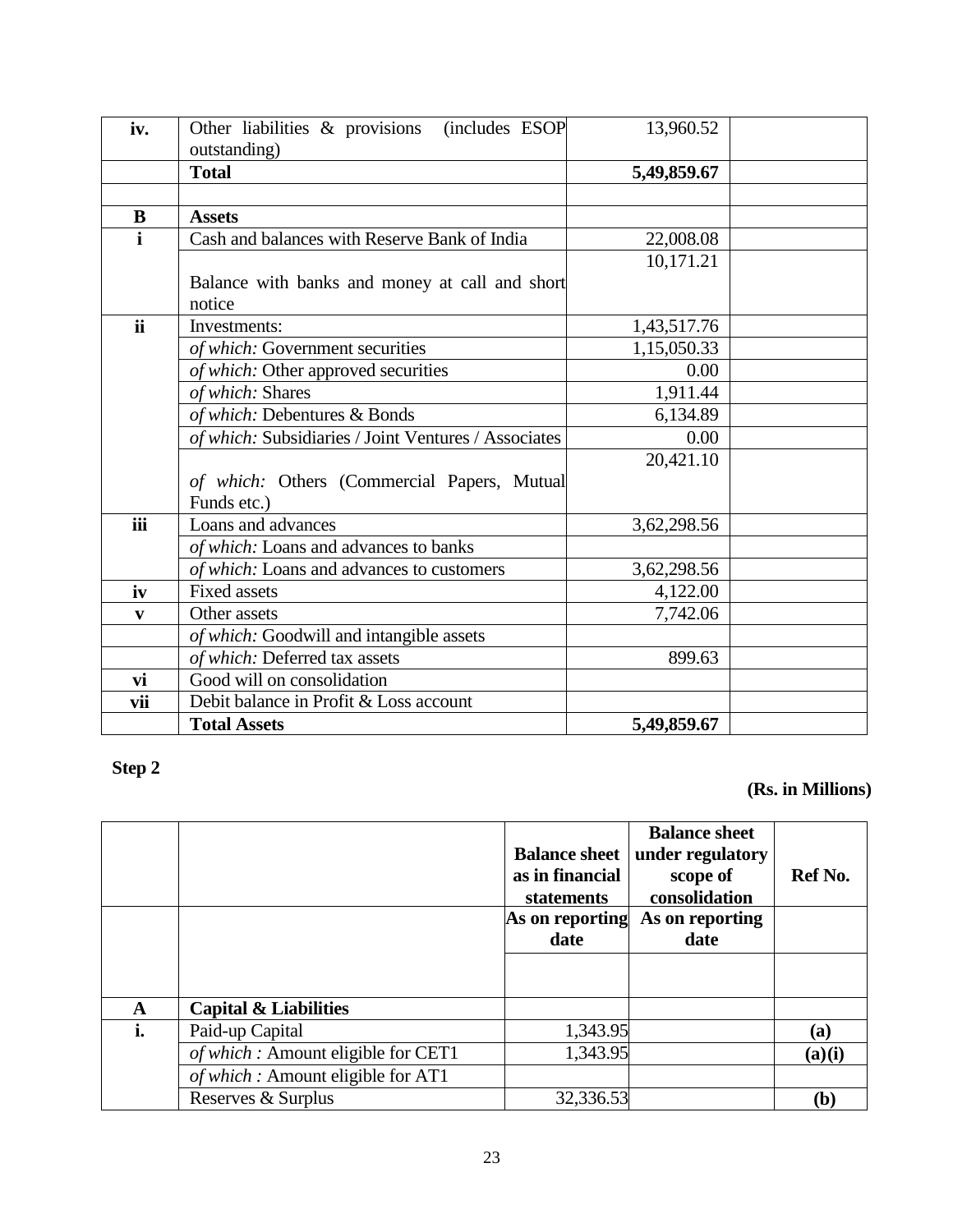|           | of which: Amount eligible for CET1                                                                        |                          |                             |
|-----------|-----------------------------------------------------------------------------------------------------------|--------------------------|-----------------------------|
|           | <b>Statutory Reserve</b>                                                                                  | 7,112.84                 | $(b)$ (i)                   |
|           | <b>Share Premium</b>                                                                                      | 9,479.67                 | (b)(ii)                     |
|           | <b>General Reserve</b>                                                                                    | 12,816.79                | $(b)$ (iii)                 |
|           | Capital Reserve                                                                                           | 440.87                   | (b)(iv)                     |
|           | Special reserve under Section 36(i) (viii)<br>of Income Tax Act                                           | 602.80                   | (b)(v)                      |
|           | Balance in $P/L$ a/c. at the end of the<br>previous financial year                                        | 369.64                   | (b)(vi)                     |
|           | Current Financial Year Profit (Current<br>Financial Year carry forward Profit)                            | 28.94                    | (b)(vii)                    |
|           | <b>Investment Reserve Account (part of Tier</b><br>2                                                      | 168.43                   | (b)(viii)                   |
|           | Revaluation Reserve (part of Tier 2<br>Capital, at a discount of 55 per cent)<br><b>Minority Interest</b> | 1,316.56                 | (b)(ix)                     |
|           |                                                                                                           |                          |                             |
| <b>ii</b> | <b>Total Capital</b>                                                                                      | 33,680.48                | $(a)+(b)$                   |
|           | Deposits                                                                                                  | 4,74,910.90<br>24,373.44 | (c)                         |
|           | of which: Deposits from banks                                                                             |                          | (c)(i)                      |
|           | of which: Customer deposits<br>of which: Other deposits (pl. specify)                                     | 4,50,537.46              | (c)(ii)                     |
| iii       |                                                                                                           | 27,307.77                |                             |
|           | <b>Borrowings</b><br>of which: From RBI                                                                   | 3250.00                  | (d)                         |
|           | of which: From banks                                                                                      |                          | (d)(i)                      |
|           | of which: From other institutions &                                                                       | 13,923.60                | (d)(ii)                     |
|           | agencies                                                                                                  |                          | (d)(iii)                    |
|           | of which: Others (pl. specify) Borrowings<br>from outside India                                           | 8,134.18                 | (d)(iv)                     |
|           | of which: Capital instruments                                                                             | 2,000.00                 | (d)(v)                      |
|           | Capital instrument subject to phase out<br>and included in Tier 2 Capital                                 |                          |                             |
| iv.       | Other liabilities & provisions (includes<br>ESOP outstanding)                                             | 13,960.52                | (e)                         |
|           | Standard Asset provision<br>of which:<br>included under Tier 2 Capital                                    | 1,830.00                 | (e)(i)                      |
|           | of which: DTLs related to goodwill                                                                        |                          | (e)(ii)                     |
|           | of which : Details related to intangible<br>assets                                                        |                          |                             |
|           | <b>Total</b>                                                                                              | 5,49,859.67              | $(a)+(b)+(c)$<br>$+(d)+(e)$ |
|           |                                                                                                           |                          |                             |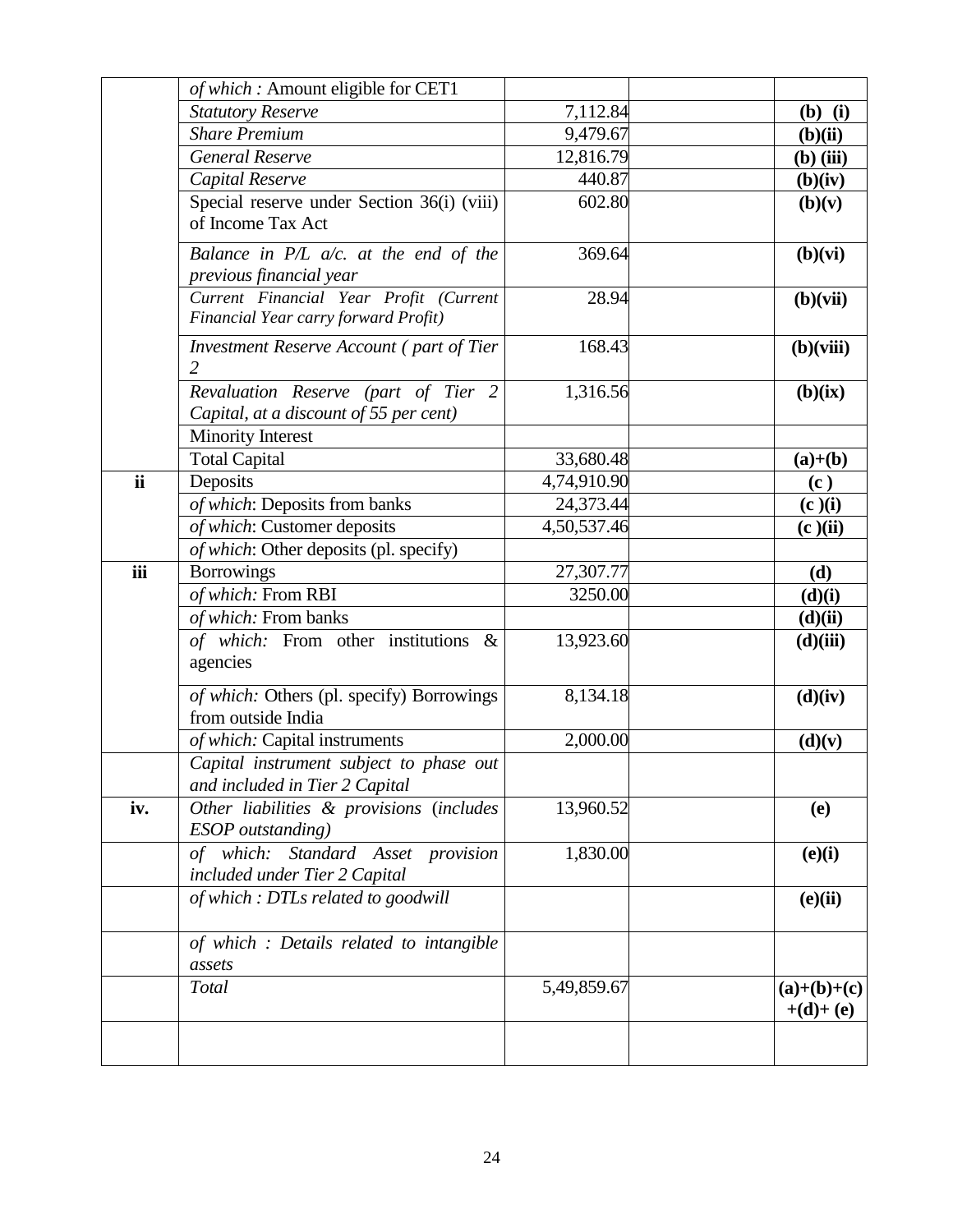| B            | Assets                                                         |             |                            |
|--------------|----------------------------------------------------------------|-------------|----------------------------|
| $\mathbf{i}$ | Cash and balances with Reserve Bank of<br>India                | 22,008.08   | (f)                        |
|              | Balance with banks and money at call<br>and short notice       | 10,171.21   | (g)                        |
| ii           | Investments:                                                   | 1,43,517.76 | (h)                        |
|              | of which: Government securities                                | 1,15,050.33 | (h)(i)                     |
|              | of which: Other approved securities                            | 0.00        | (h)(ii)                    |
|              | of which: Shares                                               | 1,911.44    | (h)(iii)                   |
|              | of which: Debentures & Bonds                                   | 6,134.89    | (h)(iv)                    |
|              | of which: Subsidiaries / Joint Ventures /<br><u>Associates</u> | 0.00        |                            |
|              | of which: Others (Commercial Papers,<br><b>Mutual</b>          | 20,421.10   | (h)(v)                     |
| iii          | Loans and advances                                             | 3,62,298.56 | (i)                        |
|              | of which: Loans and advances to banks                          |             |                            |
|              | of which: Loans and advances to<br>customers                   | 36,229.86   | (i)(i)                     |
| iv           | <b>Fixed</b> assets                                            | 4,122.00    | (j)                        |
| $\mathbf{v}$ | Other assets                                                   | 7,742.06    | $\left( \mathbf{k}\right)$ |
|              | of which: Goodwill and intangible<br>assets                    |             |                            |
|              | Out of which:                                                  |             |                            |
|              | Goodwill                                                       |             | (k)(i)                     |
|              | Other Intangibles (excluding MSRs)                             |             | (k)(ii)                    |
|              | Deferred tax assets                                            | 899.63      | (k)(iii)                   |
| vi           | Good will on consolidation                                     |             | $\mathbf{I}$               |
| vii          | Debit balance in Profit & Loss account                         |             | (m)                        |
|              | <b>Total Assets</b>                                            | 5,49,859.67 | $(f)+(g)+(h)+$<br>$(i)$ +  |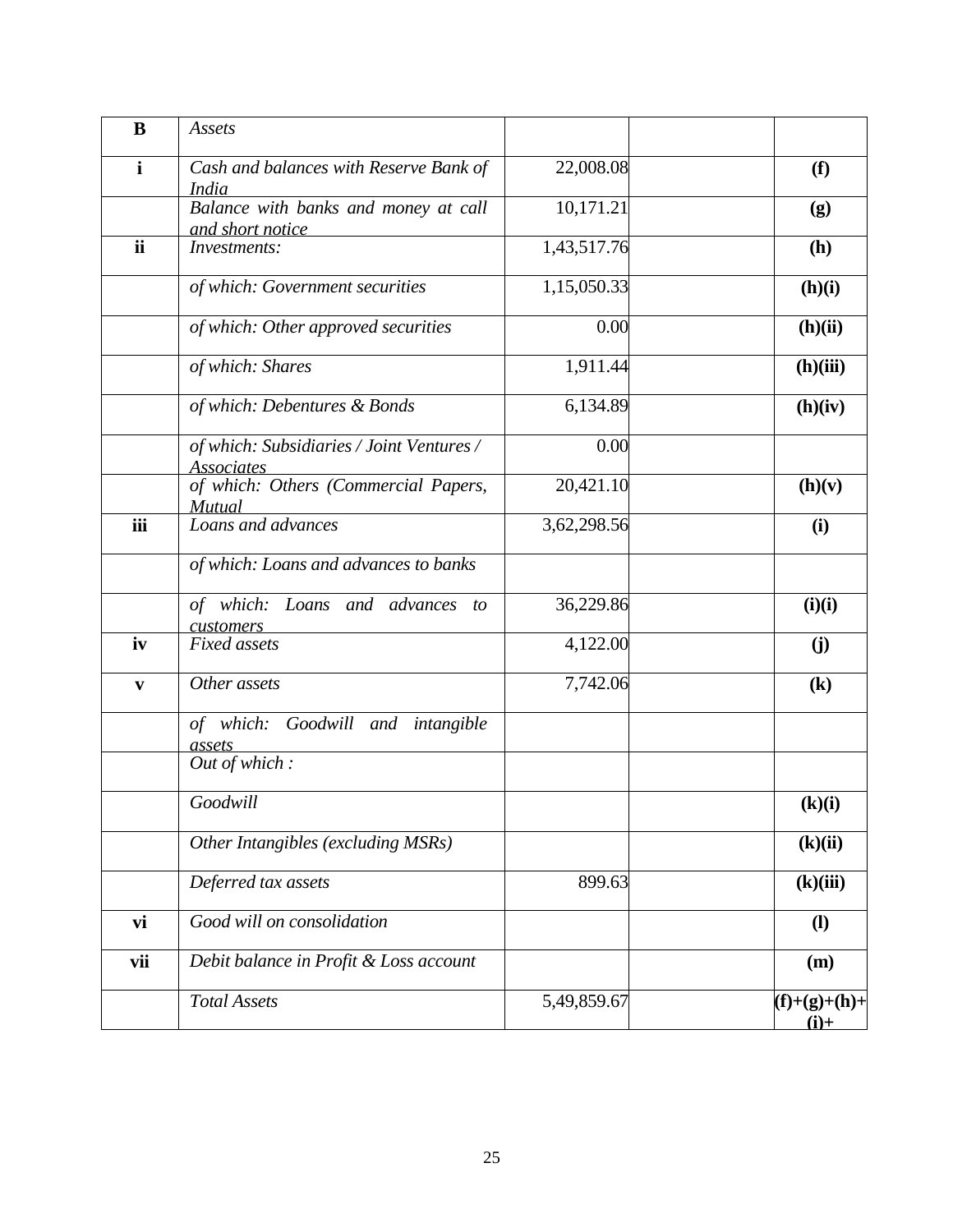|                         | <b>Common Equity Tier 1 capital : instruments and reserves</b>                                                                     |                                                           | (KS. In MILLIONS)                                                                                                                            |
|-------------------------|------------------------------------------------------------------------------------------------------------------------------------|-----------------------------------------------------------|----------------------------------------------------------------------------------------------------------------------------------------------|
|                         |                                                                                                                                    | <b>Component of regulator</b><br>capital reported by bank | Source based on<br>reference number /<br>letters of the balance<br>sheet under the<br>regulatory scope of<br>consolidation from<br>step<br>2 |
| $\mathbf{1}$            | Directly issued qualifying common<br>share (and equivalent for non-joint<br>stock companies) capital plus related<br>stock surplus | 10,823.62                                                 | $(a)$ (i)+b(ii)                                                                                                                              |
| $\overline{2}$          | Retained earnings                                                                                                                  |                                                           | $21,371.88(b)(i)+(b)(iii)+$<br>$(b)(iv)+(b)(v)+$<br>(b)(vi)<br>$+ b (vii)$                                                                   |
| $\overline{\mathbf{3}}$ | Accumulated other<br>comprehensive<br>income (and other reserves)                                                                  |                                                           |                                                                                                                                              |
| $\overline{\mathbf{4}}$ | Directly issued capital subject to phase<br>out from CET1 (only applicable to<br>non-joint stock companies)                        |                                                           |                                                                                                                                              |
| 5                       | Common share capital issued by<br>subsidiaries and held by third parties<br>(amount allowed in group CET1)                         |                                                           |                                                                                                                                              |
| 6                       | Common Equity Tier I Capital<br>before Regulatory adjustments                                                                      |                                                           | $32,195.50(b)(i)+(b)(iii)+$<br>$(b)(iv)+(b)(v)+(b)(vi)+$<br>$(a)(i)+b(ii)+b(vii)$                                                            |
| 7                       | <b>Prudential valuation adjustments</b>                                                                                            |                                                           |                                                                                                                                              |
| 8                       | Goodwill (net of related tax liability)                                                                                            |                                                           |                                                                                                                                              |

## **13: Main Features of Regulatory Capital Instruments**

|   |                                                                                                       | <b>Sub-ordinated Tier 2 Bonds</b> |
|---|-------------------------------------------------------------------------------------------------------|-----------------------------------|
|   | <b>Issuer</b>                                                                                         | The South Indian Bank Ltd.        |
| 2 | Unique identifier (e.g. CUSIP, ISIN INE683A09091<br>or Bloomberg identifier for private<br>placement) |                                   |
| 3 | Governing $law(s)$ of the instrument                                                                  | <b>Indian Law</b>                 |
|   | <b>Regulatory treatment</b>                                                                           |                                   |

 **(Rs. in Millions)**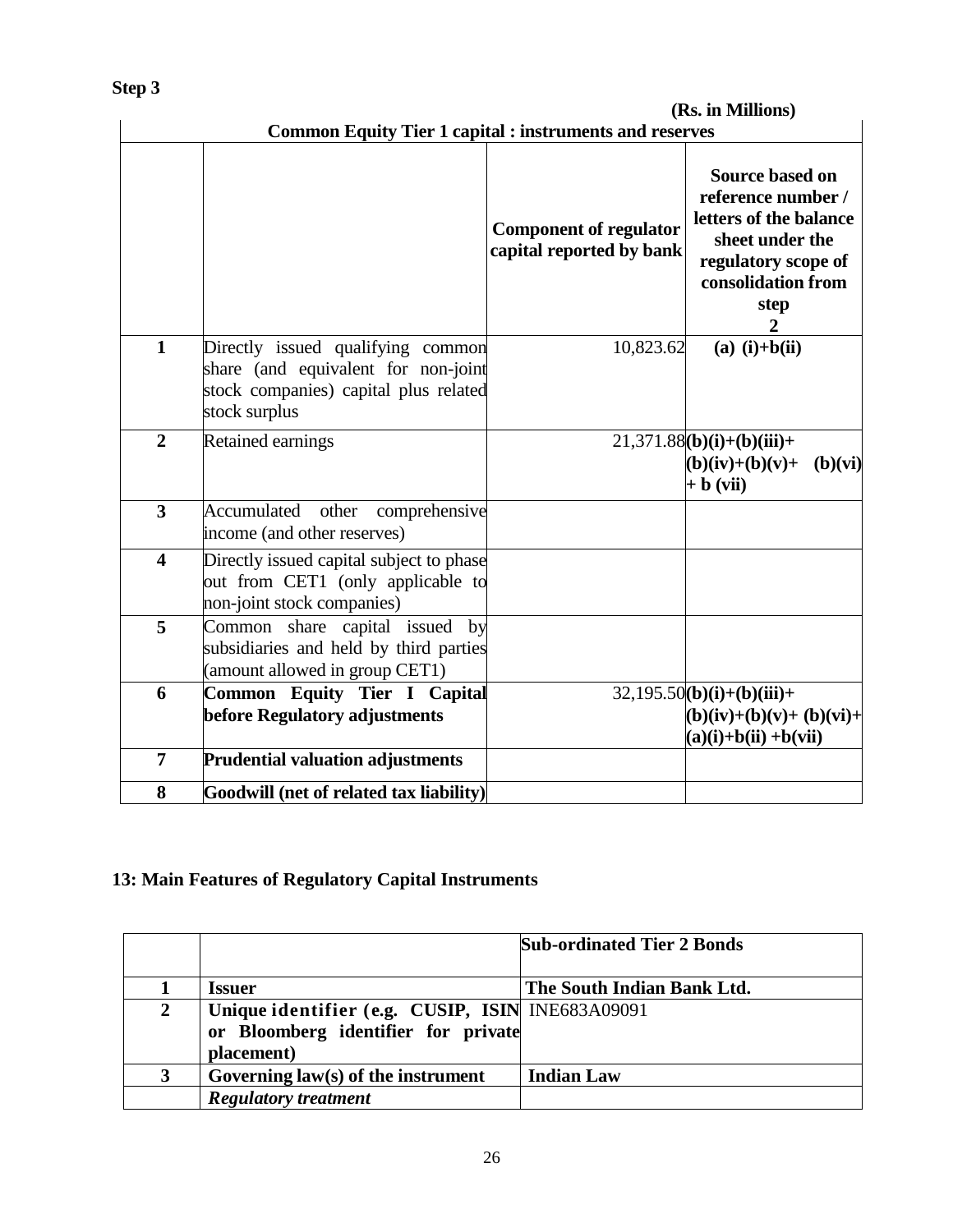| $\overline{\mathbf{4}}$ | <b>Transitional Basel III rules</b>                | <b>Sub-ordinated Tier 2 Bonds</b>           |
|-------------------------|----------------------------------------------------|---------------------------------------------|
| 5                       | <b>Post-transitional Basel III rules</b>           | Ineligible                                  |
| 6                       | Eligible at solo/group/ group $\&$ solo            | <b>Solo</b>                                 |
| $\overline{7}$          | <b>Instrument type</b>                             | <b>Unsecured Redeemable Non-Convertible</b> |
|                         |                                                    | <b>Subordinated Tier II Lower Bonds</b>     |
| 8                       | recognised<br>Amount<br>in                         | regulatory Rs. 2000 Million                 |
|                         | capital (Rs. in million, as of most                |                                             |
|                         | recent reporting date)                             |                                             |
| 9                       | Par value of instrument                            | Rs.1 Million                                |
| 10                      | <b>Accounting classification</b>                   | Liability                                   |
| 11                      | <b>Original date of issuance</b>                   | 20.08.2009                                  |
| 12                      | <b>Perpetual or dated</b>                          | Dated                                       |
| 13                      | <b>Original maturity date</b>                      | 20.04.2020                                  |
| 14                      | <b>Issuer call subject to prior supervisory</b> No |                                             |
|                         | approval                                           |                                             |
| 15                      | Optional call date, contingent call dates NA       |                                             |
|                         | and redemption amount                              |                                             |
| 16                      | Subsequent call dates, if applicable               | <b>NA</b>                                   |
|                         | Coupons / dividends                                |                                             |
| 17                      | <b>Fixed or floating dividend/coupon</b>           | Fixed                                       |
| 18                      | Coupon rate and any related index                  | 9.75 % p.a                                  |
| 19                      | <b>Existence of a dividend stopper</b>             | N <sub>o</sub>                              |
| 20                      | discretionary,<br><b>Fully</b><br>partially        | Mandatory                                   |
|                         | discretionary or mandatory                         |                                             |
| 21                      | <b>Existence of step up or other incentive</b> No  |                                             |
|                         | to redeem                                          |                                             |
| 22                      | Non cumulative or cumulative                       | Non cumulative                              |
| 23                      | <b>Convertible or non-convertible</b>              | Non convertible                             |
| 24                      | If convertible, conversion trigger(s)              | <b>NA</b>                                   |
| 25                      | If convertible, fully or partially                 | <b>NA</b>                                   |
| 26                      | If convertible, conversion rate                    | <b>NA</b>                                   |
| 27                      | If<br>convertible,<br>mandatory                    | or NA                                       |
|                         | optional conversion                                |                                             |
| 28                      | If convertible, specify instrument NA              |                                             |
|                         | type convertible into                              |                                             |
| 29                      | If convertible, specify issuer                     | of NA                                       |
|                         | instrument it converts into                        |                                             |
| 30                      | <b>Write-down feature</b>                          | N <sub>o</sub>                              |
| 31                      | If write-down, write-down trigger(s)               | <b>NA</b>                                   |
| 32                      | If write-down, full or partial                     | NA                                          |
| 33                      | <b>If</b><br>write-down,<br>permanent              | or NA                                       |
|                         | temporary                                          |                                             |
| 34                      | $\mathbf{H}$<br>write-down, NA<br>temporary        |                                             |
|                         | description of write-up mechanism                  |                                             |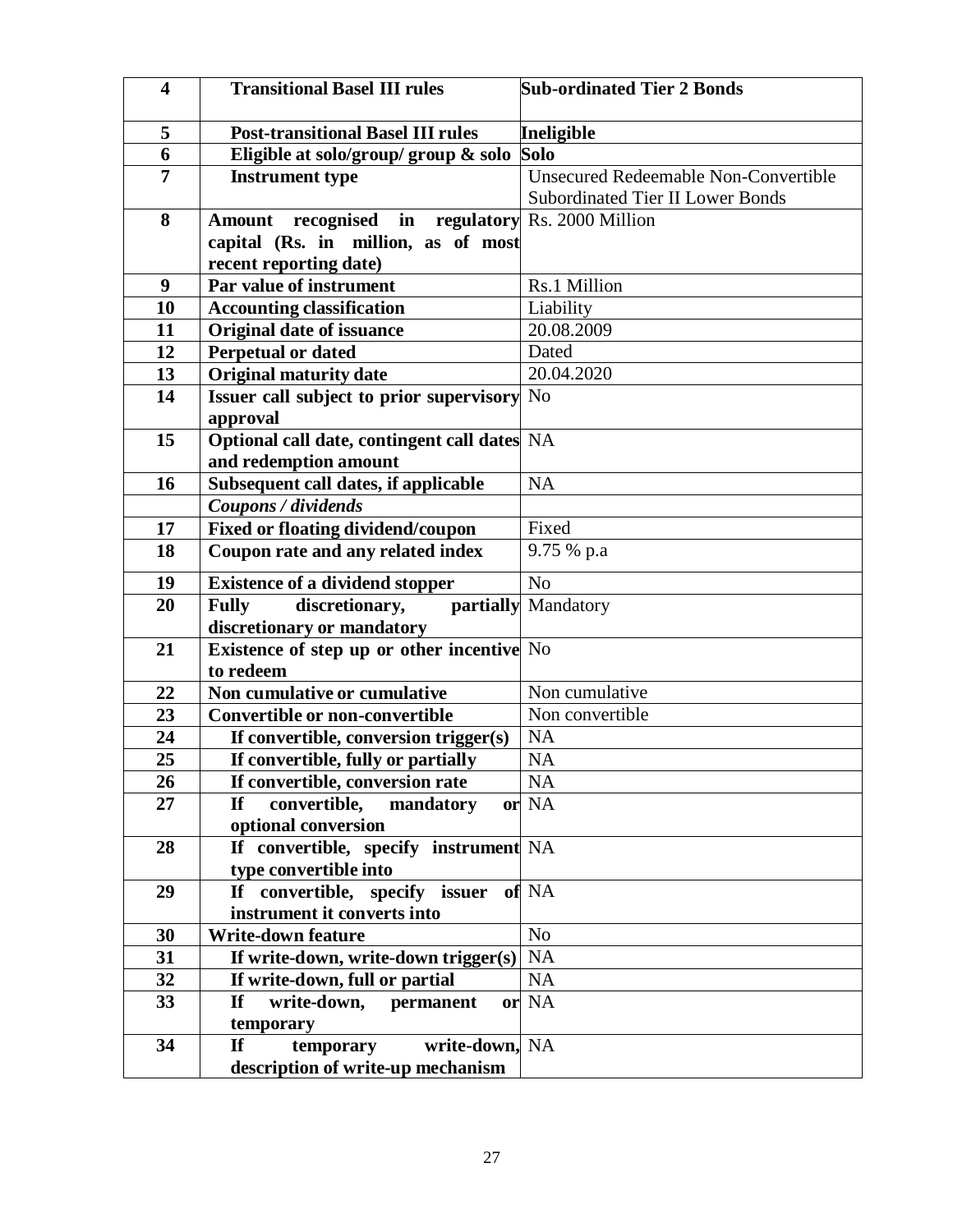| 35 | <b>Position</b> in subordination hierarchy All depositors and other creditors |                |
|----|-------------------------------------------------------------------------------|----------------|
|    | liquidation (specify instrument<br>in                                         |                |
|    | type immediately senior to instrument)                                        |                |
| 36 | <b>Non-compliant transitioned features</b>                                    | N <sub>0</sub> |
| 37 | If yes, specify non-compliant features                                        | <b>NA</b>      |

### **14: Full Terms and Conditions of Regulatory Capital Instruments**

Series I

| Nature Of Instrument        | Unsecured Redeemable Non-Convertible Subordinated |
|-----------------------------|---------------------------------------------------|
|                             | <b>Tier II Lower Bonds</b>                        |
| <b>Amount Subscribed</b>    | Rs.2,000 Million                                  |
| Face Value                  | Rs.10,00,000/-                                    |
| Date of allotment           | 20/08/2009                                        |
| Date of Redemption          | 20/04/2020                                        |
| Coupon Rate                 | 9.75 % p.a                                        |
| Put and call option         | <b>NIL</b>                                        |
| Issuance, Trading & Listing | Listed on BSE Ltd., Mumbai                        |

#### **15: Disclosure Requirements for Remuneration**

#### **Qualitative disclosures**

a) Information relating to the composition and mandate of the Remuneration Committee.

#### *Composition*

The remuneration committee of the Board consists of four members of which two members from Risk Management committee of the Board facilitate effective governance of compensation.

*The roles and responsibilities of the Compensation & Remuneration Committee are as follows:*

- $\triangleright$  To oversee the framing, review and implementation of Bank's overall compensation structure and related polices on remuneration packages payable to all employees and the WTDs/MD & CEO including performance linked incentives, perquisites, stock option scheme etc. with a view to attract, motivate and retain employees and review compensation levels vis-a-vis other Banks and the industry in general.
- The CRC works in close coordination with the Risk Management Committee of the Bank, in order to achieve effective alignment between remuneration and risks. The CRC also ensures that the cost/income ratio of the Bank supports the remuneration package consistent with maintenance of sound capital adequacy ratio.
- $\triangleright$  With respect to the performance linked incentive schemes, the CRC is empowered to: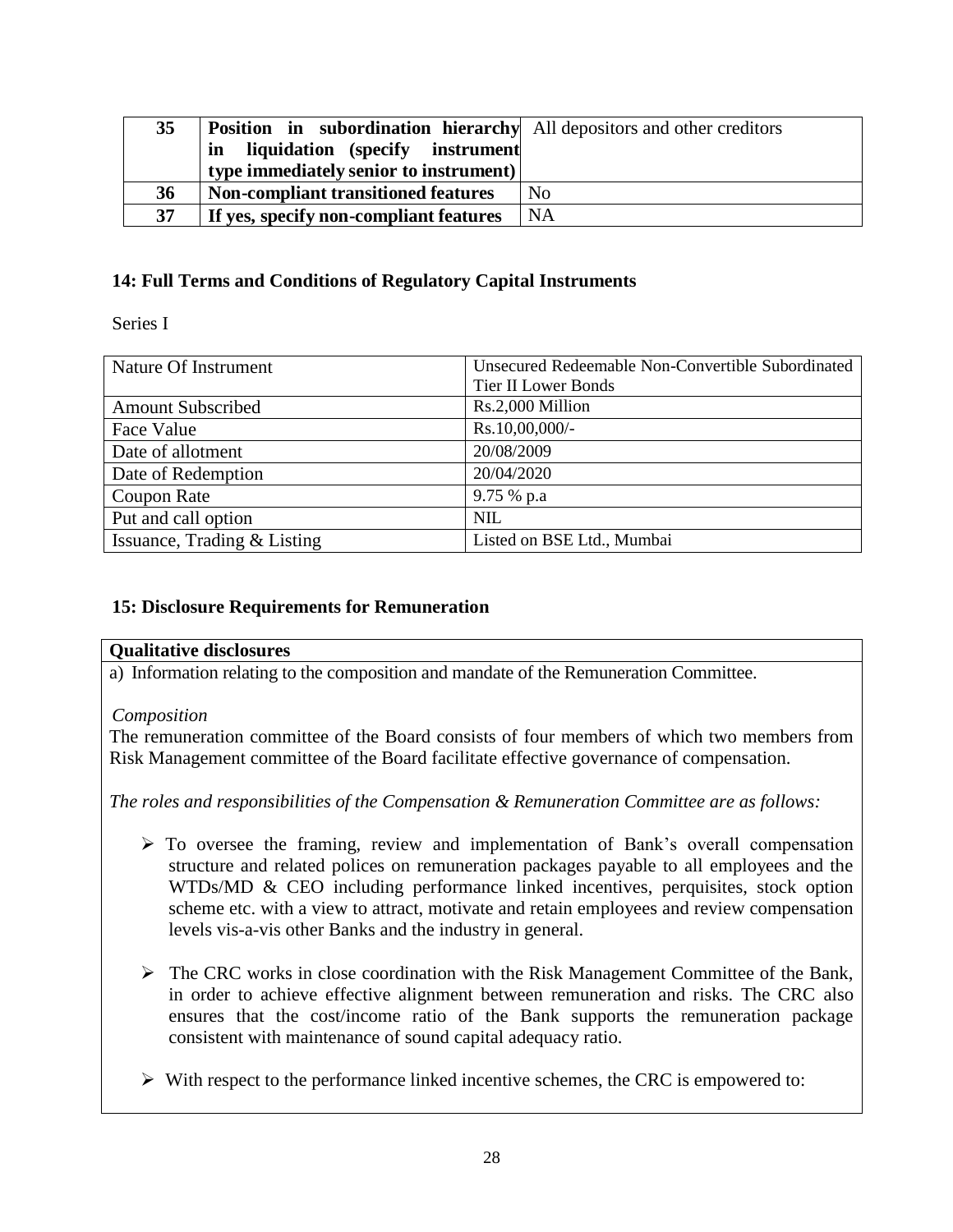- (i) Draw up terms and conditions and approve the changes, if any, to the performance linked incentive schemes;
- (ii) Moderate the scheme on an ongoing basis depending upon the circumstances and link the same with the recommendations of Audit Committee;
- (iii)Coordinate the progress of growth of business vis -a- vis the business parameters laid down by the Board and Audit Committee and effect such improvements in the scheme as are considered necessary;
- (iv)On completion of the year, finalize the criteria of allotment of marks to ensure objectivity/equity.
- $\triangleright$  The CRC also functions as the Compensation Committee as prescribed under the SEBI (Employee Stock Option Scheme and Employee Stock Purchase Scheme) Guidelines, 1999 and is empowered to formulate detailed terms and conditions of the scheme, administer, supervise the same and to allot shares in compliance with the guidelines and other applicable laws.
- $\triangleright$  To obtain necessary clearances and approvals from regulatory authorities, appoint merchant bankers and do such other things as may be necessary in respect of the Employees Stock Option Scheme.
- $\triangleright$  To oversee the administration of employee benefits, such as, provident fund, pension fund, gratuity, compensation for absence on privilege/sick/casual leave etc., which are recognized in accordance with Accounting Standard-15 (revised) specified in the Companies (Accounting Standards) Rules, 2006.
- $\triangleright$  The CRC may suggest amendments to any stock option plans or incentive plans, provided that all amendments to such plans shall be subject to consideration and approval of the Board;
- $\triangleright$  Any other matters regarding remuneration to WTDs/MD&CEO and other staffs of the Bank as and when permitted by the Board.
- $\triangleright$  To conduct the annual review of the Compensation Policy.
- $\triangleright$  To fulfill such other powers and duties as may be delegated to it by the Board.
- b) Information relating to the design and structure of remuneration processes and the key features and objectives of remuneration policy.

The Bank has formed the compensation policy based on the Reserve Bank of India guidelines vide its circular no. DBOD.No.BC.72/29.67.001/2011-12 dtd. 13/01/2012.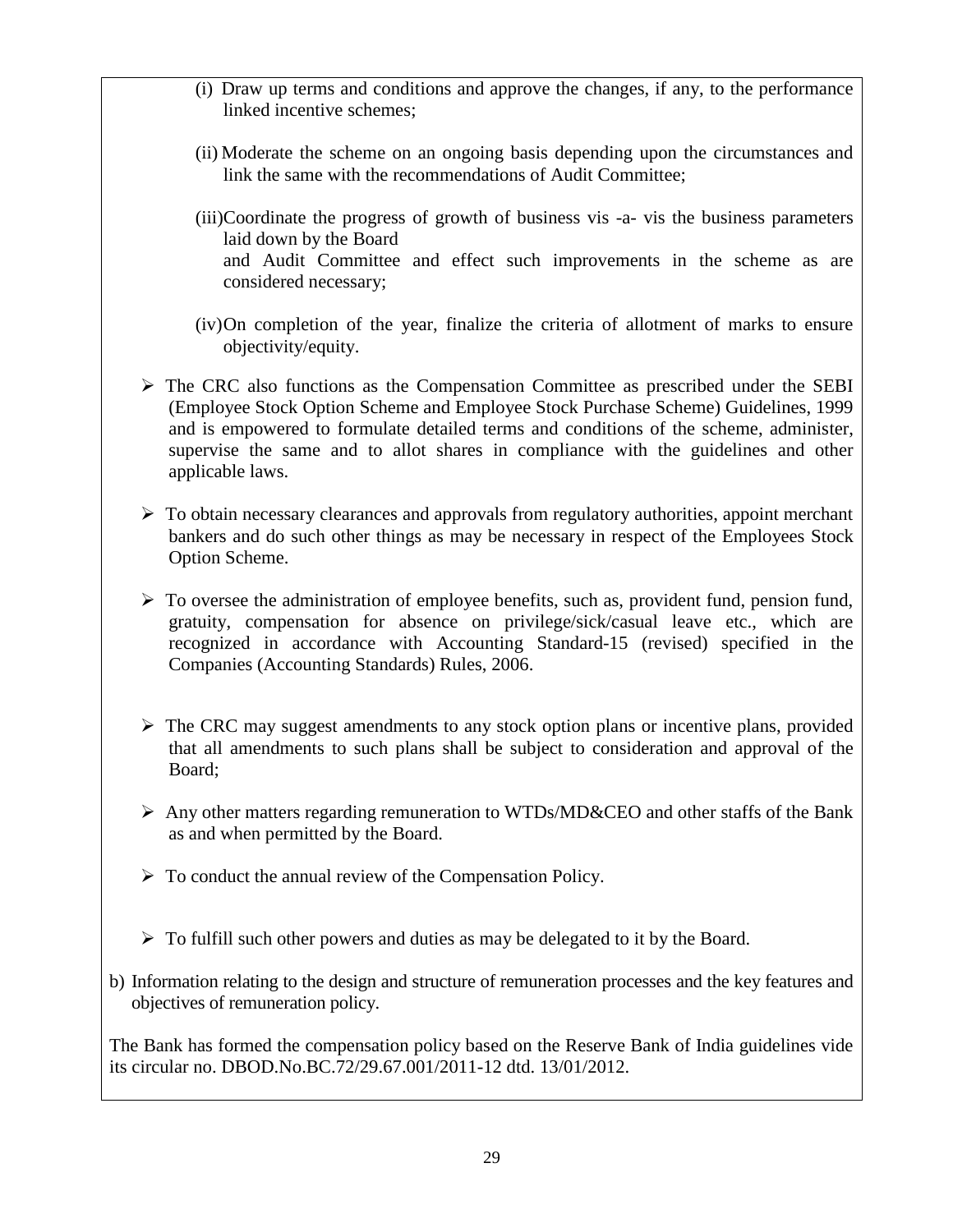The fixed remuneration and other allowances including retirement benefits of all subordinate, clerical and officers up to the rank of General Manager (Scale VII) is governed by the industry level wage settlement under Indian Banks Association (IBA) pattern. In respect of officers above the cadre of General Manager, the fixed remuneration is fixed by Board/Committee.

Further, the compensation structure for the Whole Time Directors (WTDs)/ Managing Director & Chief

Executive Officers (MD & CEO) of the bank are subject to approval of Reserve Bank of India in terms of Section 35 B of the Banking Regulation Act, 1949. The payment of compensation also requires approval of the shareholders of the Bank in the General Meeting pursuant to clause 95 of Articles of Association of the Bank read with the Section 309 (1) of the Companies Act, 1956.

c) Description of the ways in which current and future risks are taken into account in the remuneration processes. It should include the nature and type of the key measures used to take account of these risks.

The Board of Directors through the CRC shall exercise oversight and effective governance over the framing and implementation of the Compensation policy. Human Resource Management under the guidance of MD & CEO shall administer the compensation and Benefit structure in line with the best suited practices and statutory requirements as applicable.

d) Description of the ways in which the bank seeks to link performance during a performance measurement period with levels of remuneration.

The factors taken in to account for the annual review and revision in the variable pay and performance

bonus are:

- $\triangleright$  The performance of the Bank
- $\triangleright$  The performance of the business unit
- $\triangleright$  Individual performance of the employee,
- $\triangleright$  Other risk perceptions and economic considerations

Further, the Bank has not identified any employee as "risk taker" for the purpose of variable pay under

this compensation policy.

- e) A discussion of the bank's policy on deferral and vesting of variable remuneration and a discussion of the bank's policy and criteria for adjusting deferred remuneration before vesting and after vesting.
	- $\triangleright$  Where the variable pay constitutes a substantial portion of the fixed pay, i.e. 50% or more, an appropriate portion of the variable pay, i.e. 40% will be deferred for over a period of 3 years.
	- $\triangleright$  In case of deferral arrangements of variable pay, the deferral period shall not be less than three years. Compensation payable under deferral arrangements shall vest no faster than on a pro rata basis.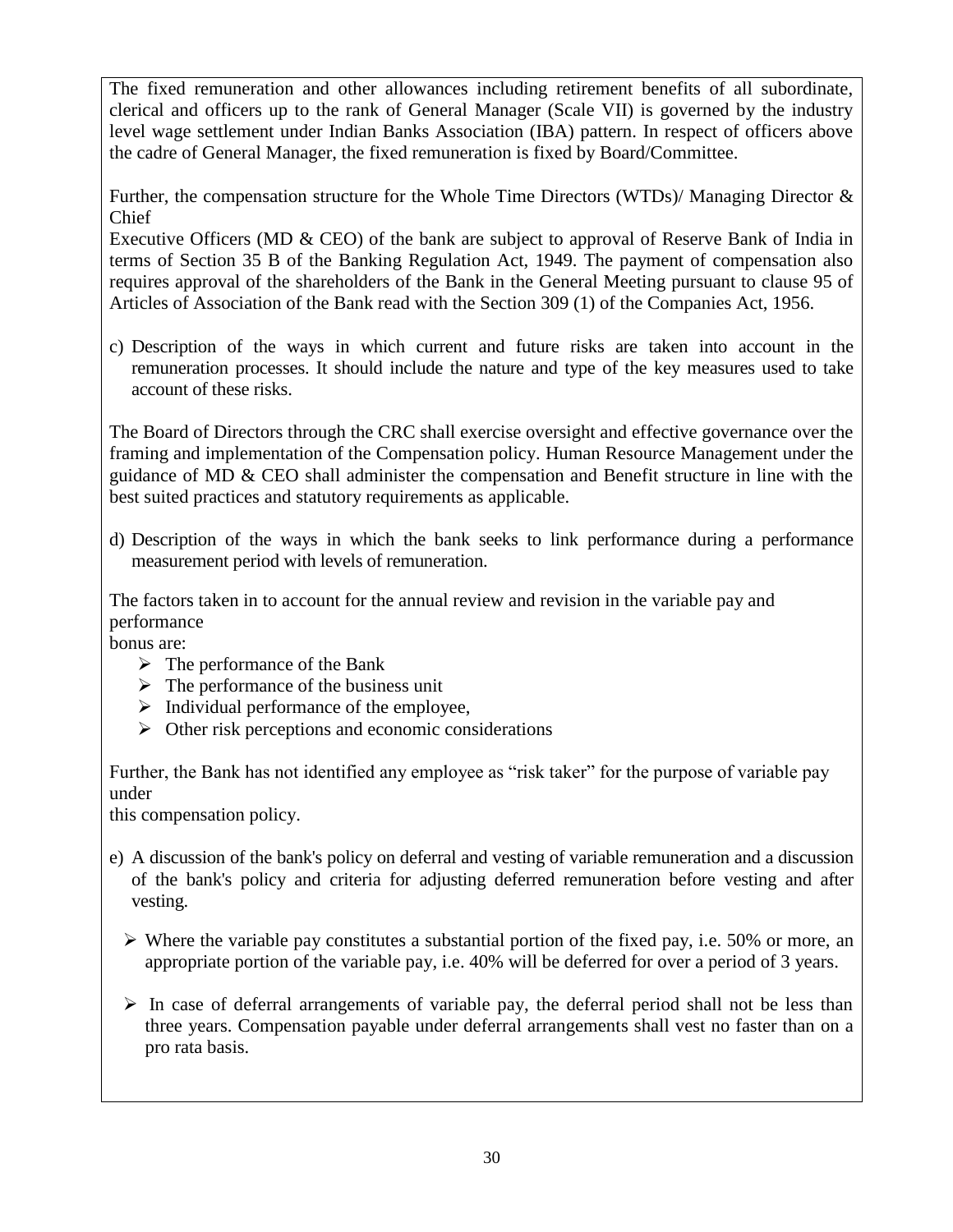- $\triangleright$  The Board may adopt principles similar to that enunciated for WTDs/CEOs, as appropriate, for variable pay-timing, malus/clawback, guaranteed bonus and hedging.
- Employee Stock Option Scheme/Employee Stock Option Plan as may be framed by the Board from time to time in conformity with relevant statutory provisions and SEBI guidelines as applicable will be excluded from the components of variable pay.
- f) Description of the different forms of variable remuneration (i.e. cash, shares, ESOPs and other forms) that the bank utilizes and the rationale for using these different forms.
	- $\triangleright$  Variable pay means the compensation as fixed by the Board on recommendation of the Committee, which is based on the performance appraisal of an employee in that role, that is, how well they accomplish their goals. It may be paid as:
		- (i) Performance Linked Incentives to those employees who are eligible for incentives.
		- (ii) Ex-gratia for other employees who are not eligible for Performance linked Incentives.
		- (iii)Bonus for those staff members who are eligible for bonus under the Payment of Bonus Act, 1965.

(iv)Any other incentives, by whatever name called having the features similar to the above. **Qualitative disclosures**

| Number of meetings held by the Remuneration Committee during the   |                                                                       |  |
|--------------------------------------------------------------------|-----------------------------------------------------------------------|--|
| financial year                                                     |                                                                       |  |
| Remuneration paid to its members.                                  | Rs.0.23 Million<br>as                                                 |  |
|                                                                    | sitting fees.                                                         |  |
|                                                                    |                                                                       |  |
| Number of employees having received a variable remuneration award  |                                                                       |  |
| during the financial year.                                         |                                                                       |  |
| Number of sign-on awards made during the financial year.           |                                                                       |  |
| Total amount of sign-on awards made during the financial year.     |                                                                       |  |
|                                                                    |                                                                       |  |
| Details of severance pay, in addition to accrued benefits, if any. |                                                                       |  |
|                                                                    | Details of guaranteed bonus, if any, paid as joining / sign on bonus. |  |

i)

| Total amount of outstanding deferred remuneration, split into cash,   - |              |
|-------------------------------------------------------------------------|--------------|
| shares and share-linked instruments and other forms.                    |              |
| Total amount of deferred remuneration paid out in the financial year.   | $\mathbf{I}$ |